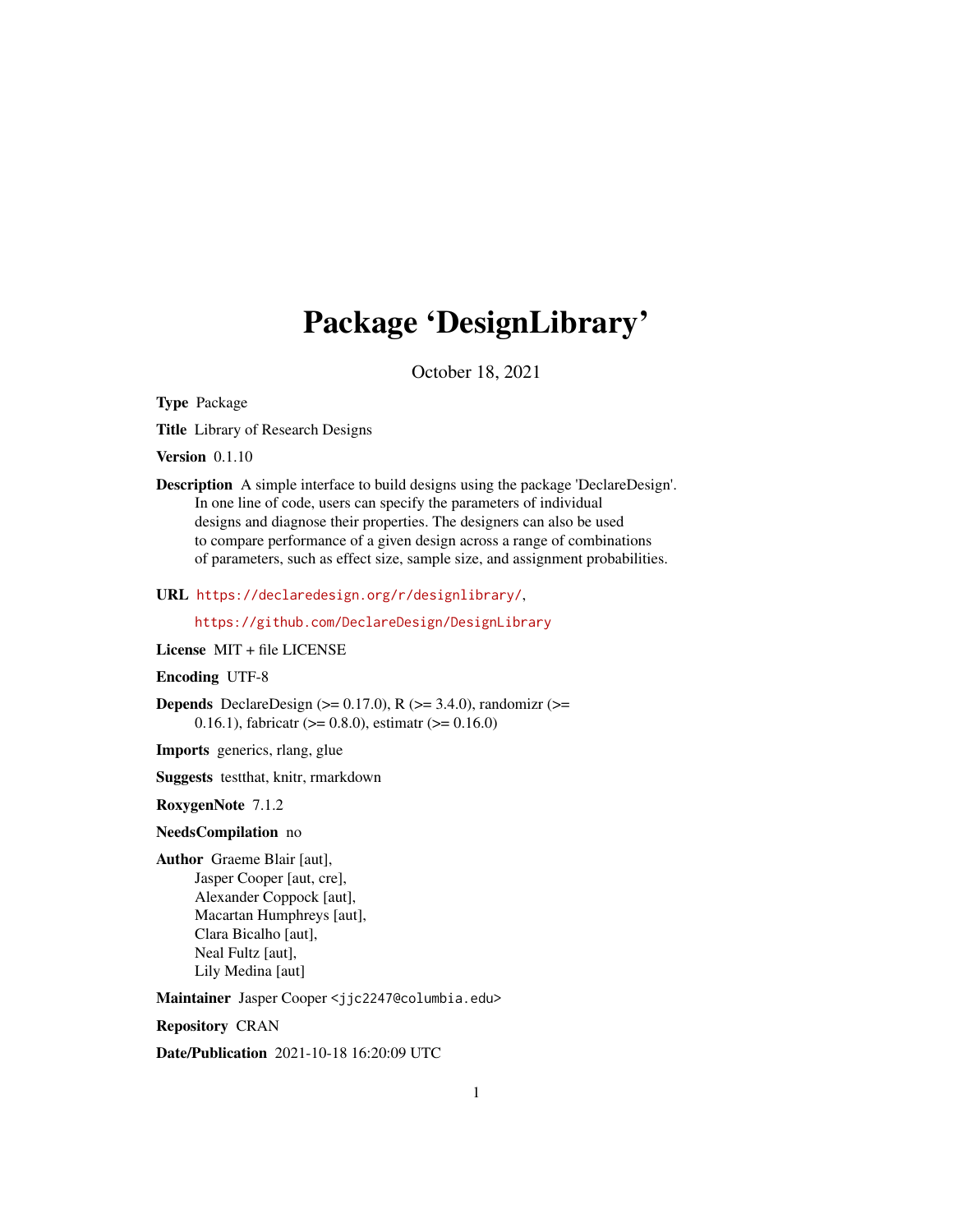# <span id="page-1-0"></span>R topics documented:

| Index | 32 |
|-------|----|

assignment\_string *Generates string of assignment of value to argument*

# Description

Generates string of assignment of value to argument

# Usage

```
assignment_string(arg_name, arg_values)
```

| arg_name   | A string. Label of assignment object.                                                                 |
|------------|-------------------------------------------------------------------------------------------------------|
| arg_values | A list. Values to be assigned to the argument. Can be character, logical or<br>numeric of any length. |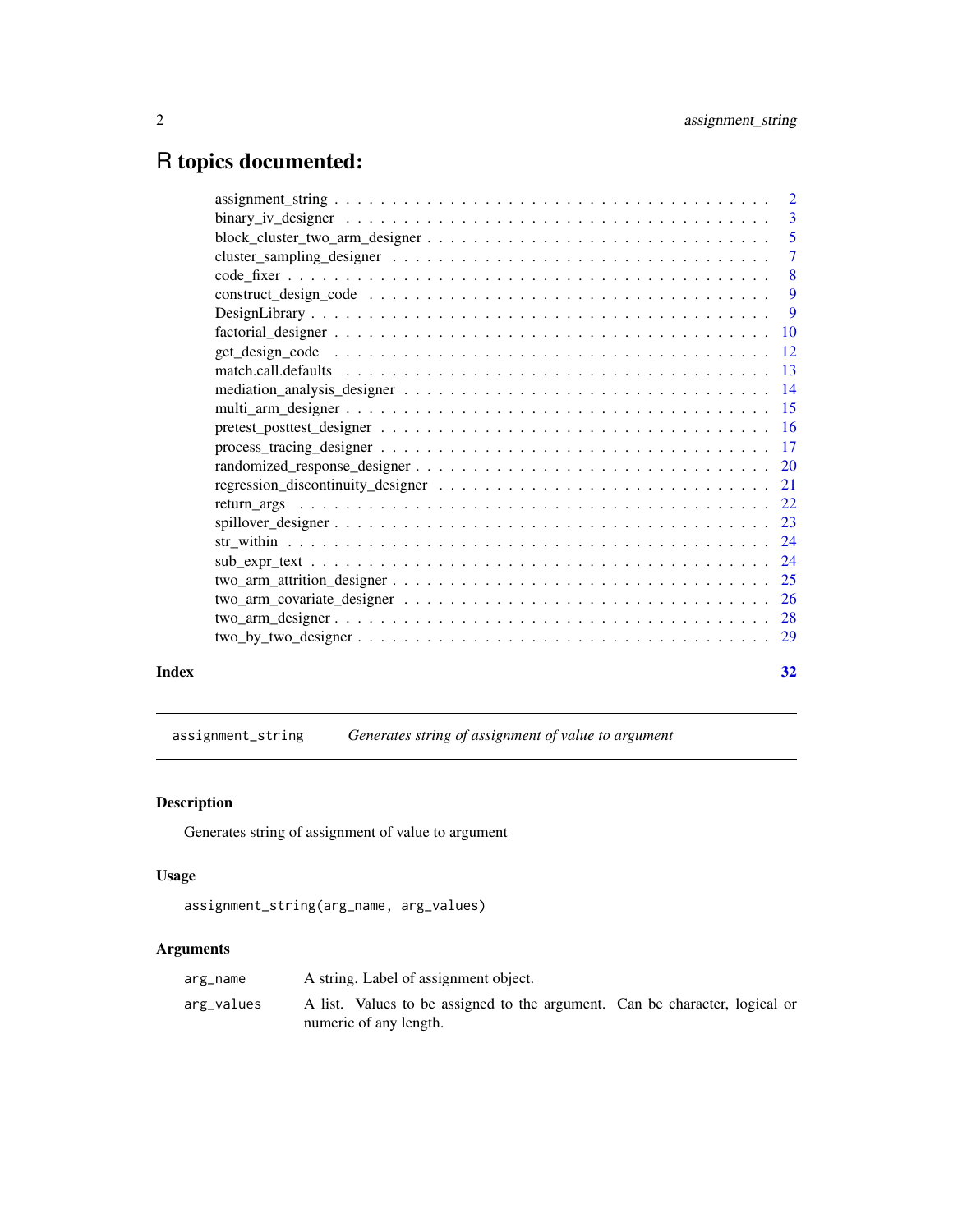<span id="page-2-0"></span>binary\_iv\_designer *Create a binary instrumental variables design*

# Description

Builds a design with one instrument, one binary explanatory variable, and one outcome.

# Usage

```
binary_iv_designer(
 N = 100,
  type_probs = c(1/3, 1/3, 1/3, 0),
 assignment_{probs} = c(0.5, 0.5, 0.5, 0.5),
 a_Y = 1,
 b_Y = 0,
 d_Y = 0,
 outcome_s d = 1,a = c(1, 0, 0, 0) * a_Y,b = rep(b_{Y, 4}),d = rep(d_Y, 4),args_to_fix = NULL
)
```

| N                | An integer. Sample size.                                                                                                                                                                                                                                                              |
|------------------|---------------------------------------------------------------------------------------------------------------------------------------------------------------------------------------------------------------------------------------------------------------------------------------|
| type_probs       | A vector of four numbers in $[0,1]$ . Probability of each complier type (always-<br>taker, never-taker, complier, defier).                                                                                                                                                            |
| assignment_probs |                                                                                                                                                                                                                                                                                       |
|                  | A vector of four numbers in [0,1]. Probability of assignment to encouragement<br>(Z) for each complier type (always-taker, never-taker, complier, defier). Un-<br>der random assignment these are normally identical since complier status is not<br>known to researchers in advance. |
| $a_Y$            | A real number. Constant in Y equation. Assumed constant across types. Over-<br>ridden by a if specified.                                                                                                                                                                              |
| $b_Y$            | A real number. Effect of X on Y equation. Assumed constant across types.<br>Overridden by b if specified.                                                                                                                                                                             |
| $d_Y$            | A real number. Effect of Z on Y. Assumed constant across types. Overridden by<br>d if specified.                                                                                                                                                                                      |
| outcome_sd       | A real number. The standard deviation of the outcome.                                                                                                                                                                                                                                 |
| a                | A vector of four numbers. Constant in Y equation for each complier type<br>(always-taker, never-taker, complier, defier).                                                                                                                                                             |
| b                | A vector of four numbers. Slope on X in Y equation for each complier type<br>(always-taker, never-taker, complier, defier).                                                                                                                                                           |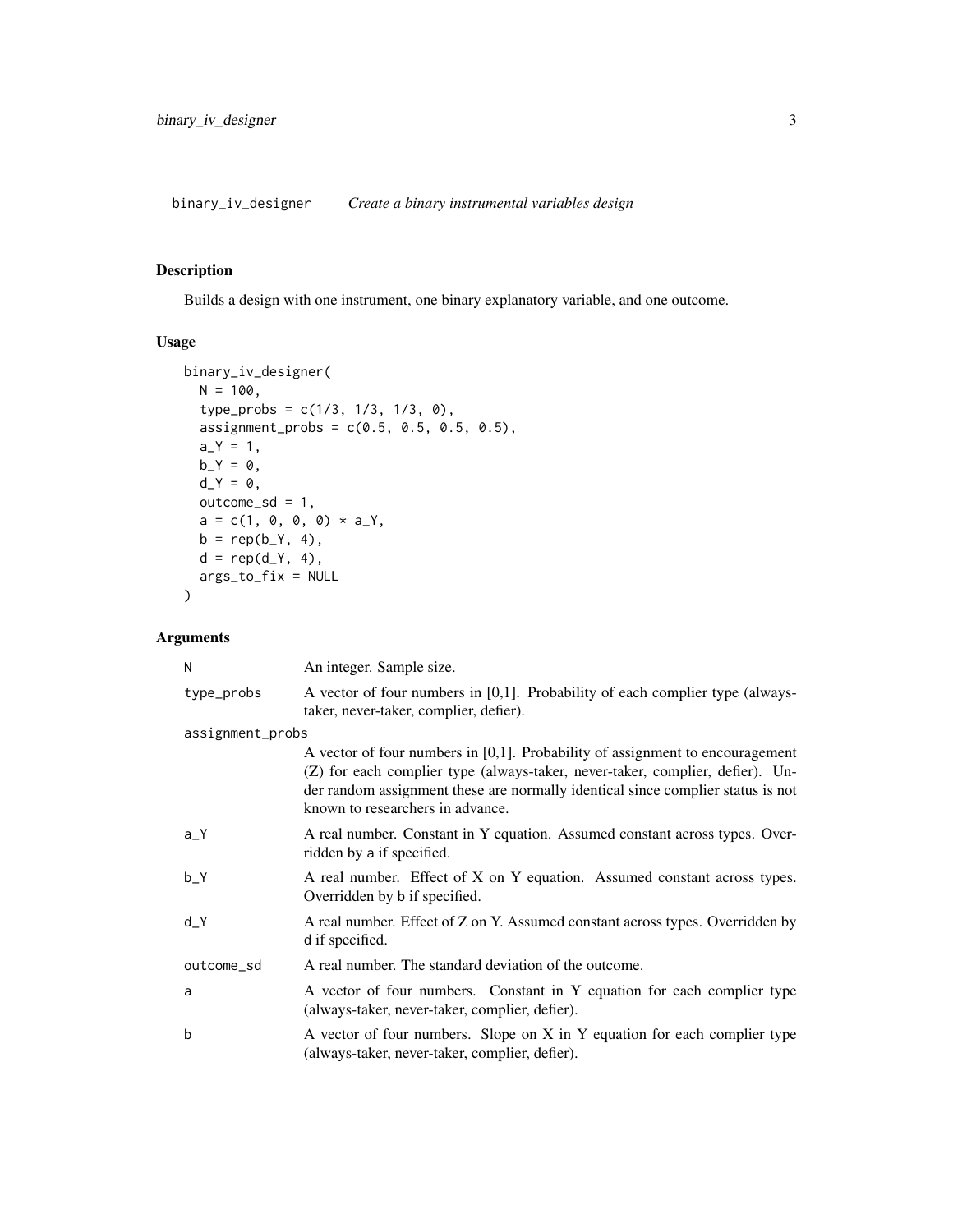|             | A vector of four numbers. Slope on Z in Y equation for each complier type (non |
|-------------|--------------------------------------------------------------------------------|
|             | zero implies violation of exclusion restriction).                              |
| args_to_fix | A character vector. Names of arguments to be args_to_fix in design.            |

A researcher is interested in the effect of binary X on outcome Y. The relationship is confounded because units that are more likely to be assigned to  $X=1$  have higher Y outcomes. A potential instrument Z is examined, which plausibly causes X. The instrument can be used to assess the effect of X on Y for units whose value of X depends on Z if Z does not negatively affect X for some cases, affects X positively for some, and affects Y only through X.

See [vignette online](https://declaredesign.org/r/designlibrary/articles/binary_iv.html) for more details on estimands.

#### Value

A simple instrumental variables design with binary instrument, treatment, and outcome variables.

#### Author(s)

[DeclareDesign Team](https://declaredesign.org/)

#### Examples

```
# Generate a simple iv design: iv identifies late not ate
binary_iv_design_1 <- binary_iv_designer(N = 1000, b = c(.1, .2, .3, .4))
## Not run:
diagnose_design(binary_iv_design_1)
## End(Not run)
# Generates a simple iv design with violation of monotonicity
binary_iv_design_2 <- binary_iv_designer(type_probs = c(.1, .1, .6, .2), b_Y = .5)
## Not run:
diagnose_design(binary_iv_design_2)
## End(Not run)
# Generates a simple iv design with violation of exclusion restriction
binary_iv_design_3 <- binary_iv_designer(d_Y = .5, b_Y = .5)
## Not run:
diagnose_design(binary_iv_design_3)
## End(Not run)
# Generates a simple iv design with violation of randomization
binary_iv_design_4 <- binary_iv_designer(N = 1000, assignment_probs = c(.2, .3, .7, .5), b_Y = .5)
## Not run:
diagnose_design(binary_iv_design_4)
## End(Not run)
```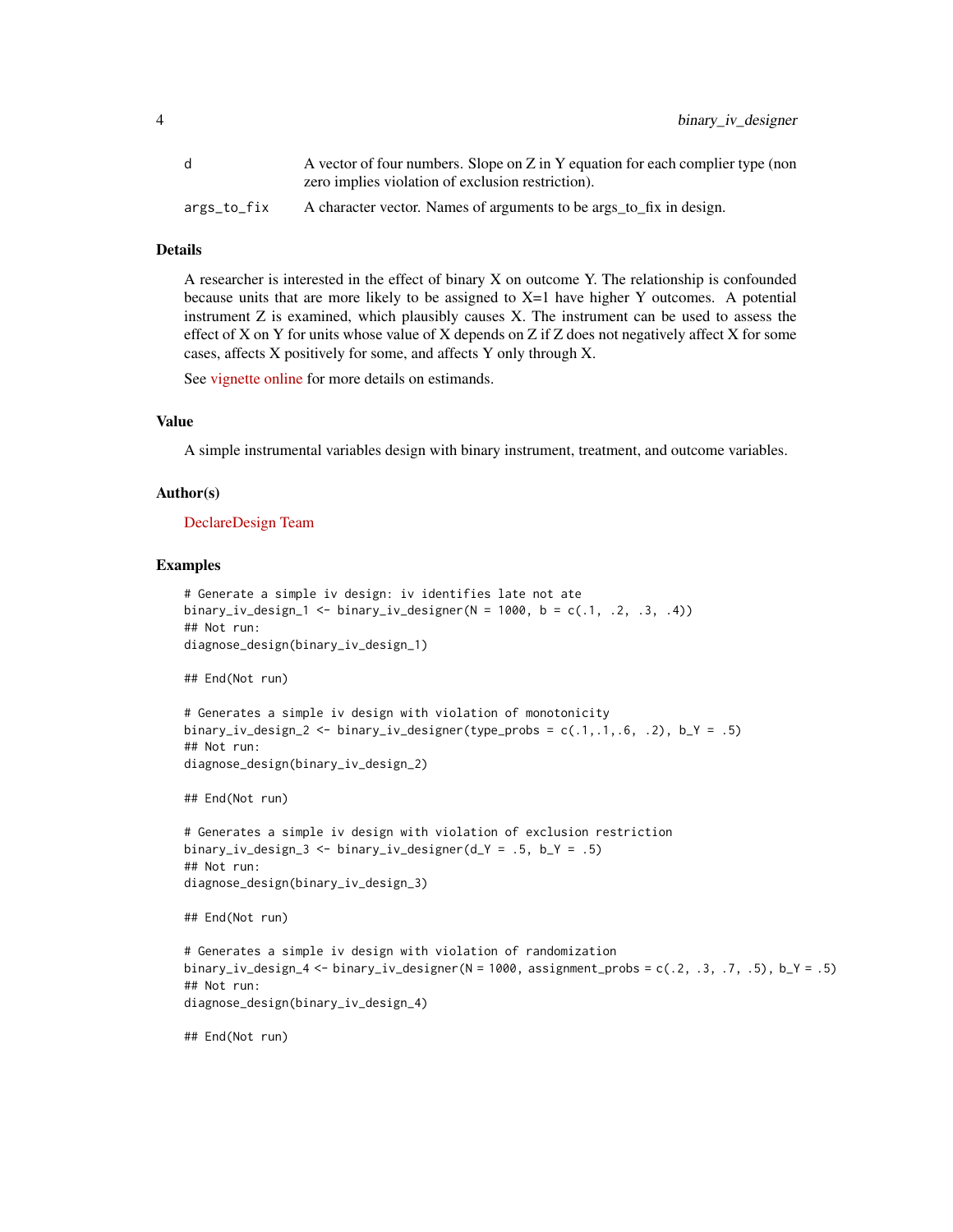```
# Generates a simple iv design with violation of first stage
binary_iv_design_5 <- binary_iv_designer(type_probs = c(.5, .5, 0, 0), b_Y = .5)
## Not run:
diagnose_design(binary_iv_design_5)
```
## End(Not run)

block\_cluster\_two\_arm\_designer

*Create a two-arm design with blocks and clusters*

# Description

Builds a two-arm design with blocks and clusters.

#### Usage

```
block_cluster_two_arm_designer(
 N = NULL,N_blocks = 1,
 N_clusters_in_block = ifelse(is.null(N), 100, round(N/N_blocks)),
 N_i_in_cluster = ifelse(is.null(N), 1, round(N/mean(N_blocks * N_clusters_in_block))),
  sd = 1,
  sd\_block = 0.5773 * sd,sd\_cluster = max(0, (sd^2 - sd\_block^2)/2)^0.5,sd_i_0 = \max(0, sd^2 - sd_block^2 - sd_cluster^2)^0.5,sd_i_1 = sd_i_0,rho = 1,
  assignment_probs = 0.5,
  control_mean = 0,
  ate = \theta,
  treatment_mean = control_mean + ate,
  verbose = TRUE,
  args_to_fix = NULL
\lambda
```

| N.       | An integer. Total number of units. Usually not specified as N is determined<br>by N_blocks, N_clusters_in_block, and N_i_in_cluster. If N_blocks, and<br>N_clusters_in_block, and N_i_in_cluster are specified then N is overrid-<br>den. If these are not specified and N is specified then designer attempts to guess<br>sizes of levels to approximate N, with preference for a design without blocks or<br>clusters. |
|----------|--------------------------------------------------------------------------------------------------------------------------------------------------------------------------------------------------------------------------------------------------------------------------------------------------------------------------------------------------------------------------------------------------------------------------|
| N blocks | An integer. Number of blocks. Defaults to 1 for no blocks.                                                                                                                                                                                                                                                                                                                                                               |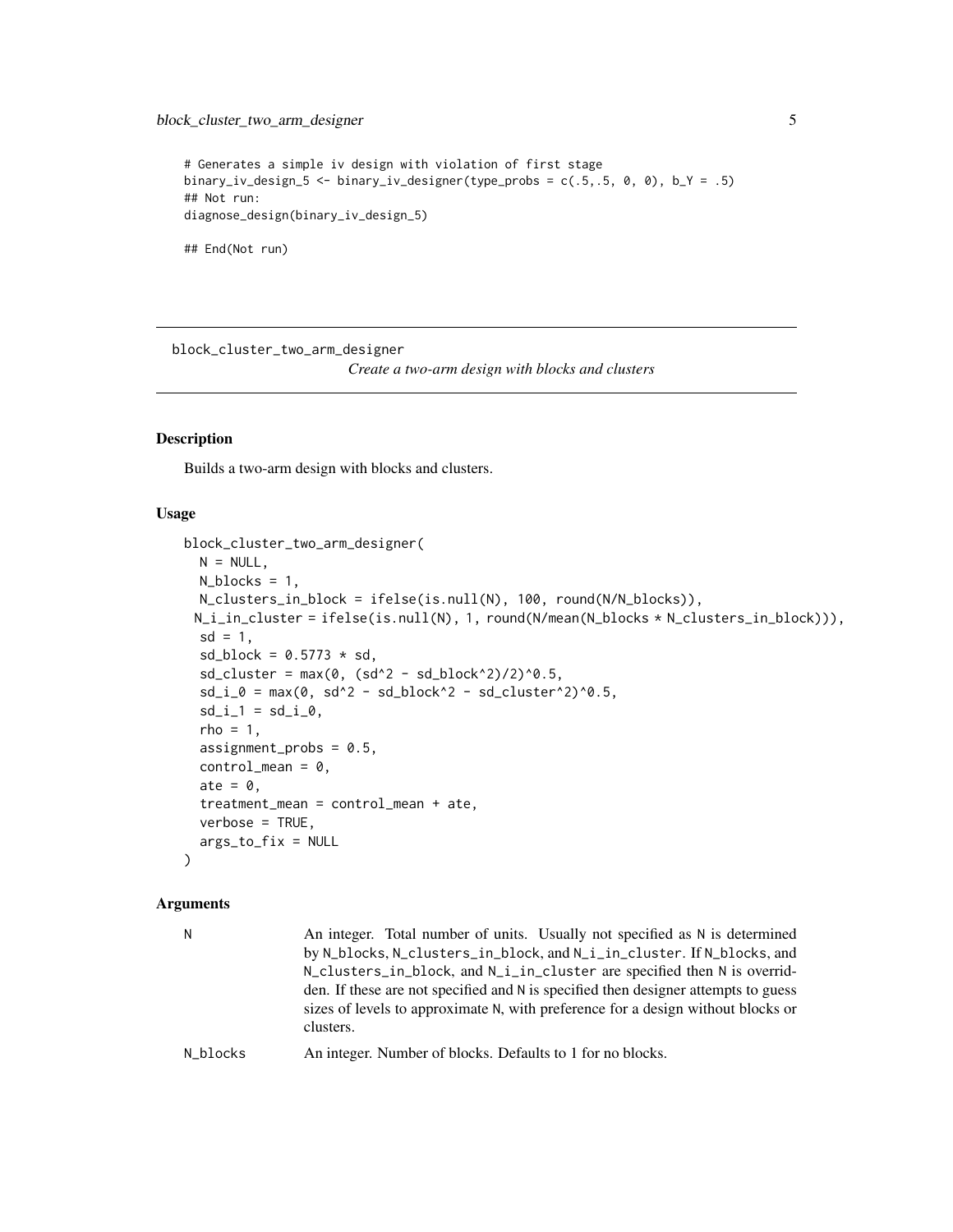| N_clusters_in_block |                                                                                                                                                                                                                                                      |  |
|---------------------|------------------------------------------------------------------------------------------------------------------------------------------------------------------------------------------------------------------------------------------------------|--|
|                     | An integer or vector of integers of length N_blocks. Number of clusters in each<br>block. This is the total N when N_blocks and N_i_in_cluster are at default<br>values.                                                                             |  |
| N_i_in_cluster      | An integer or vector of integers of length sum(N_clusters_in_block). Indi-<br>viduals per cluster. Defaults to 1 for no clusters.                                                                                                                    |  |
| sd                  | A nonnegative number. Overall standard deviation (combining individual level,<br>cluster level, and block level shocks). Defaults to 1. Overridden if incompatible<br>with other user-specified shocks.                                              |  |
| sd_block            | A nonnegative number. Standard deviation of block level shocks.                                                                                                                                                                                      |  |
| sd_cluster          | A nonnegative number. Standard deviation of cluster level shock.                                                                                                                                                                                     |  |
| sd_i_0              | A nonnegative number. Standard deviation of individual level shock in control.<br>If not specified, and when possible given sd_block and sd_cluster, sd_i_0<br>defaults to make total variance $=$ sd.                                               |  |
| $sd_i_1$            | A nonnegative number. Standard deviation of individual level shock in treat-<br>ment. Defaults to sd_i_0.                                                                                                                                            |  |
| rho                 | A number in [-1,1]. Correlation in individual shock between potential outcomes<br>for treatment and control.                                                                                                                                         |  |
| assignment_probs    |                                                                                                                                                                                                                                                      |  |
|                     | A number or vector of numbers in $(0,1)$ . Treatment assignment probability for<br>each block (specified in order of N_clusters_in_block).                                                                                                           |  |
| control_mean        | A number. Average outcome in control.                                                                                                                                                                                                                |  |
| ate                 | A number. Average treatment effect. Alternative to specifying treatment_mean.<br>Note that ate is an argument for the designer but it does not appear as an argu-<br>ment in design code (design code uses control_mean and treatment_mean<br>only). |  |
| treatment_mean      | A number. Average outcome in treatment. If treatment_mean is not provided<br>then it is calculated as control_mean + ate. If both ate and treatment_mean<br>are provided then only treatment_mean is used.                                           |  |
| verbose             | Logical. If TRUE, prints intra-cluster correlation implied by design parameters.                                                                                                                                                                     |  |
| args_to_fix         | A character vector. Names of arguments to be args_to_fix in design.                                                                                                                                                                                  |  |

Units are assigned to treatment using complete block cluster random assignment. Treatment effects can be specified either by providing control\_mean and treatment\_mean or by specifying an ate. Estimation uses differences in means accounting for blocks and clusters.

In the usual case N is not provided by the user but is determined by N\_blocks, N\_clusters\_in\_block, N<sub>lincluster</sub> (when these are integers N is the product of these three numbers).

Normal shocks can be specified at the individual, cluster, and block levels. If individual level shocks are not specified and cluster and block level variances sum to less than 1, then individual level shocks are set such that total variance in outcomes equals 1.

Key limitations: The designer assumes covariance between potential outcomes at the individual level only.

See [vignette online.](https://declaredesign.org/r/designlibrary/articles/block_cluster_two_arm.html)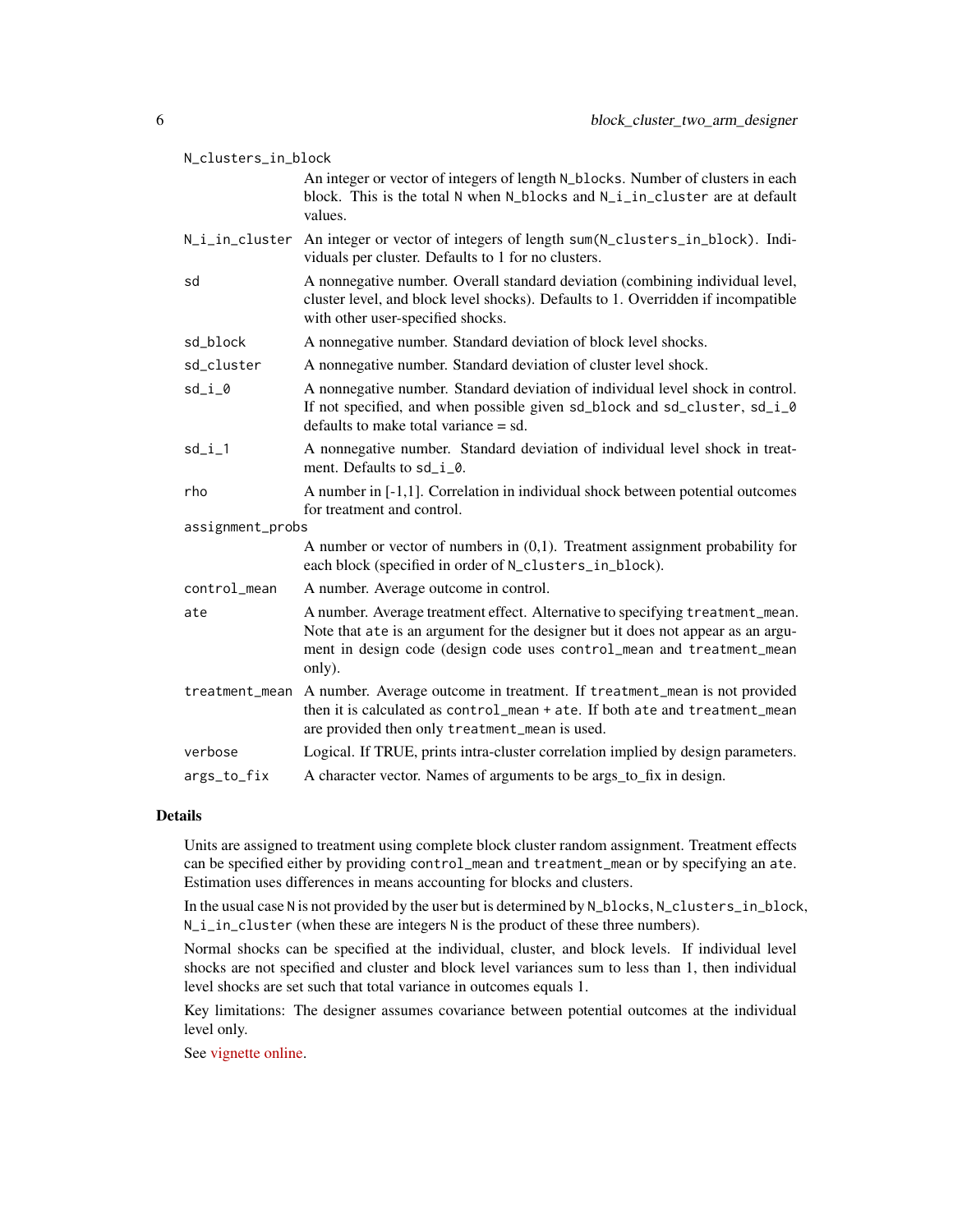# <span id="page-6-0"></span>Value

A block cluster two-arm design.

#### Author(s)

[DeclareDesign Team](https://declaredesign.org/)

#### Examples

```
# Generate a design using default arguments:
block_cluster_two_arm_design <- block_cluster_two_arm_designer()
block_cluster_uneven <- block_cluster_two_arm_designer(
      N_blocks = 3, N_clusters_in_block = 2:4, N_i_in_cluster = 1:9)
# A design in which number of clusters of cluster size is not specified
# but N and block size are:
block_cluster_guess <- block_cluster_two_arm_designer(N = 24, N_blocks = 3)
```
cluster\_sampling\_designer

*Create a design for cluster random sampling*

# **Description**

Builds a cluster sampling design for an ordinal outcome variable for a population with N\_blocks strata, each with N\_clusters\_in\_block clusters, each of which contains N\_i\_in\_cluster units. The sampling strategy involves sampling n\_clusters\_in\_block clusters in each stratum, and then sampling n\_i\_in\_cluster units in each cluster. Outcomes within clusters have intra-cluster correlation approximately equal to ICC.

# Usage

```
cluster_sampling_designer(
  N_blocks = 1,
  N_clusters_in_block = 1000,
  N_ii_in_cluster = 50,
  n_clusters_in_block = 100,
  n_i_in_cluster = 10,
  \text{icc} = \emptyset.2,
  args_to_fix = NULL
)
```
#### Arguments

N\_blocks An integer. Number of blocks (strata). Defaults to 1 for no blocks.

N\_clusters\_in\_block

An integer or vector of integers of length N\_blocks. Number of clusters in each block in the population.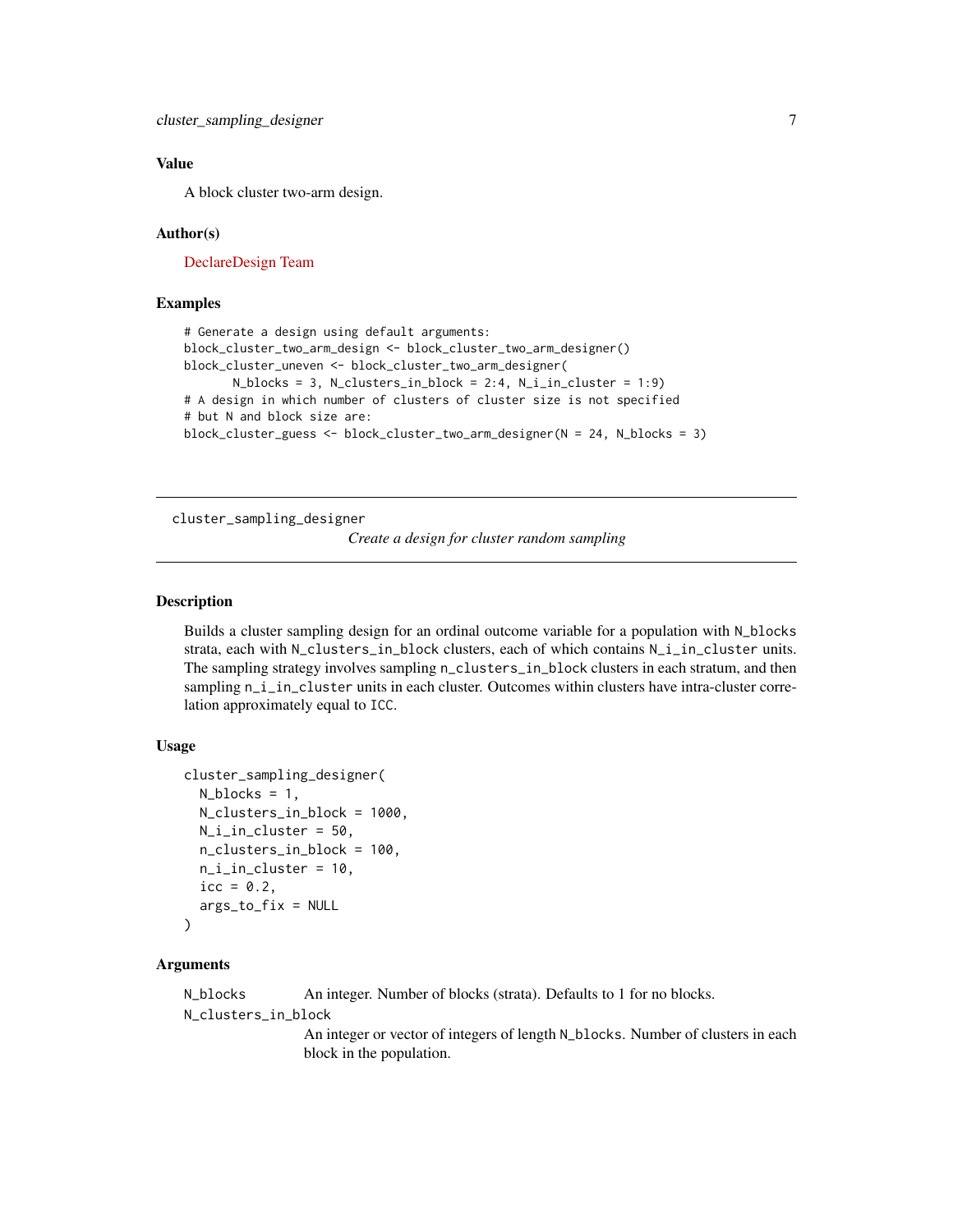<span id="page-7-0"></span>

|                     | N_i_in_cluster An integer or vector of integers of length sum(N_clusters_in_block). Num-<br>ber of units per cluster sampled. |
|---------------------|-------------------------------------------------------------------------------------------------------------------------------|
| n_clusters_in_block |                                                                                                                               |
|                     | An integer. Number of clusters to sample in each block (stratum).                                                             |
|                     | n_i_in_cluster An integer. Number of units to sample in each cluster.                                                         |
| icc                 | A number in [0,1]. Intra-cluster Correlation Coefficient (ICC).                                                               |
| args_to_fix         | A character vector. Names of arguments to be args_to_fix in design.                                                           |

Key limitations: The design assumes a args\_to\_fix number of clusters drawn in each stratum and a args\_to\_fix number of individuals drawn from each cluster.

See [vignette online.](https://declaredesign.org/r/designlibrary/articles/cluster_sampling.html)

# Value

A stratified cluster sampling design.

# Author(s)

[DeclareDesign Team](https://declaredesign.org/)

# Examples

```
# To make a design using default arguments:
cluster_sampling_design <- cluster_sampling_designer()
# A design with varying block size and varying cluster size
cluster_sampling_design <- cluster_sampling_designer(
  N_blocks = 2, N_clusters_in_block = 6:7, N_i_in_cluster = 3:15,
  n_clusters_in_block = 5, n_i_in_cluster = 2)
```
code\_fixer *Substitute approach*

# Description

Substitute approach

#### Usage

code\_fixer(design\_expr, list\_fixed\_str, eval\_envir)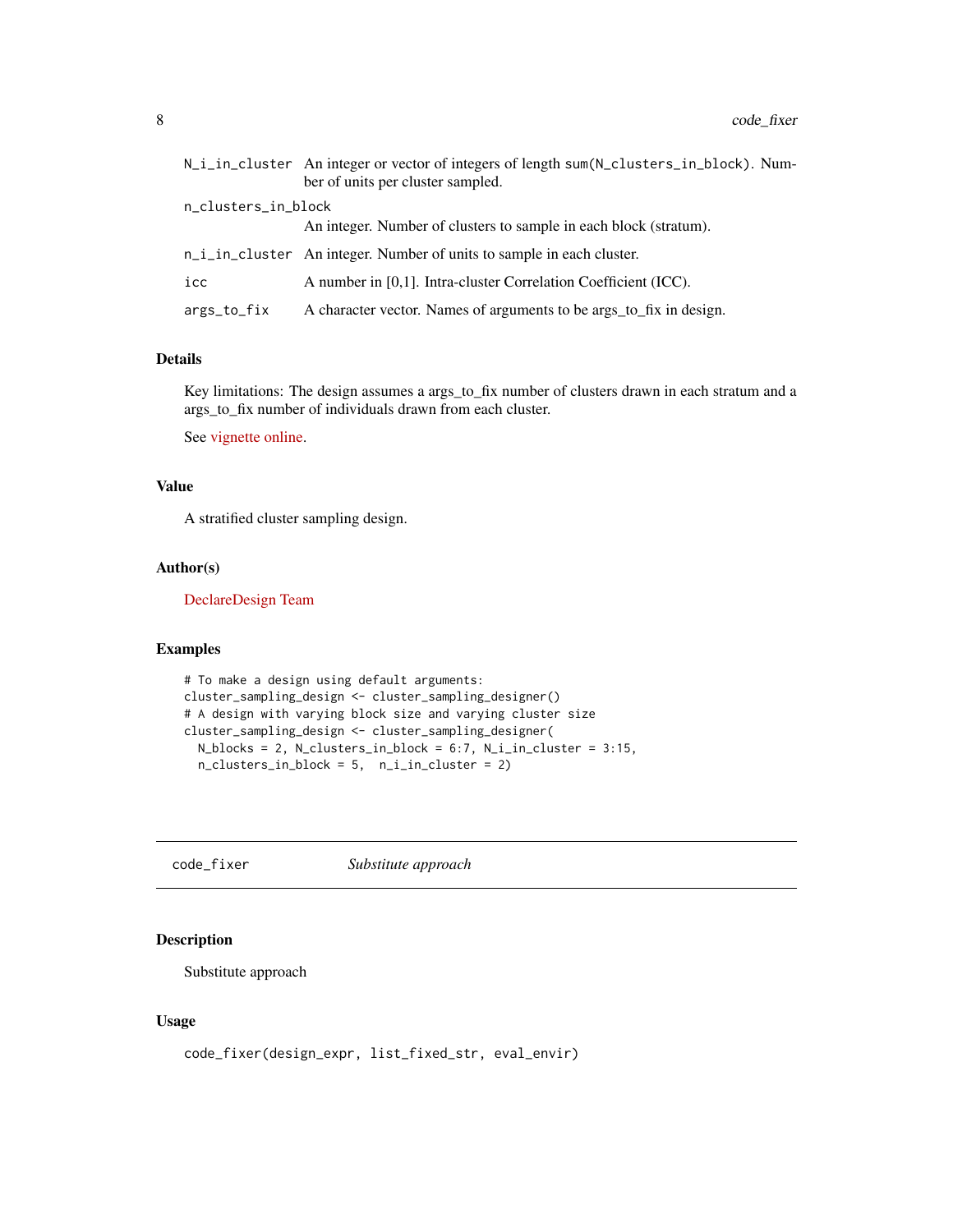# <span id="page-8-0"></span>Arguments

| design_expr | their set values.                            | A string. The text of the expression in which you wish to substitute symbols for               |
|-------------|----------------------------------------------|------------------------------------------------------------------------------------------------|
|             | be substituted in the evaluated design_expr. | list_fixed_str A string. The string of code that generates a named list of arguments that will |
| eval envir  | ments are already evaluated.                 | The evaluation environment. Defaults to environment in which design argu-                      |

construct\_design\_code *Generates clean code string that reproduces design*

# Description

Generates clean code string that reproduces design

# Usage

```
construct_design_code(
  designer,
  args,
  args_to_fix = NULL,
  arguments_as_values = FALSE,
  exclude_args = NULL
\mathcal{L}
```
# Arguments

| designer            | Designer function.                                                                                     |  |
|---------------------|--------------------------------------------------------------------------------------------------------|--|
| args                | Named list of arguments to be passed to designer function.                                             |  |
| args_to_fix         | Vector of strings. Designer arguments to fix in design code.                                           |  |
| arguments_as_values |                                                                                                        |  |
|                     | Logical. Whether to replace argument names for value.                                                  |  |
| exclude_args        | Vector of strings. Name of arguments to be excluded from argument definition<br>at top of design code. |  |

DesignLibrary *DesignLibrary: A package for creating designs*

# Description

Library of Research Designs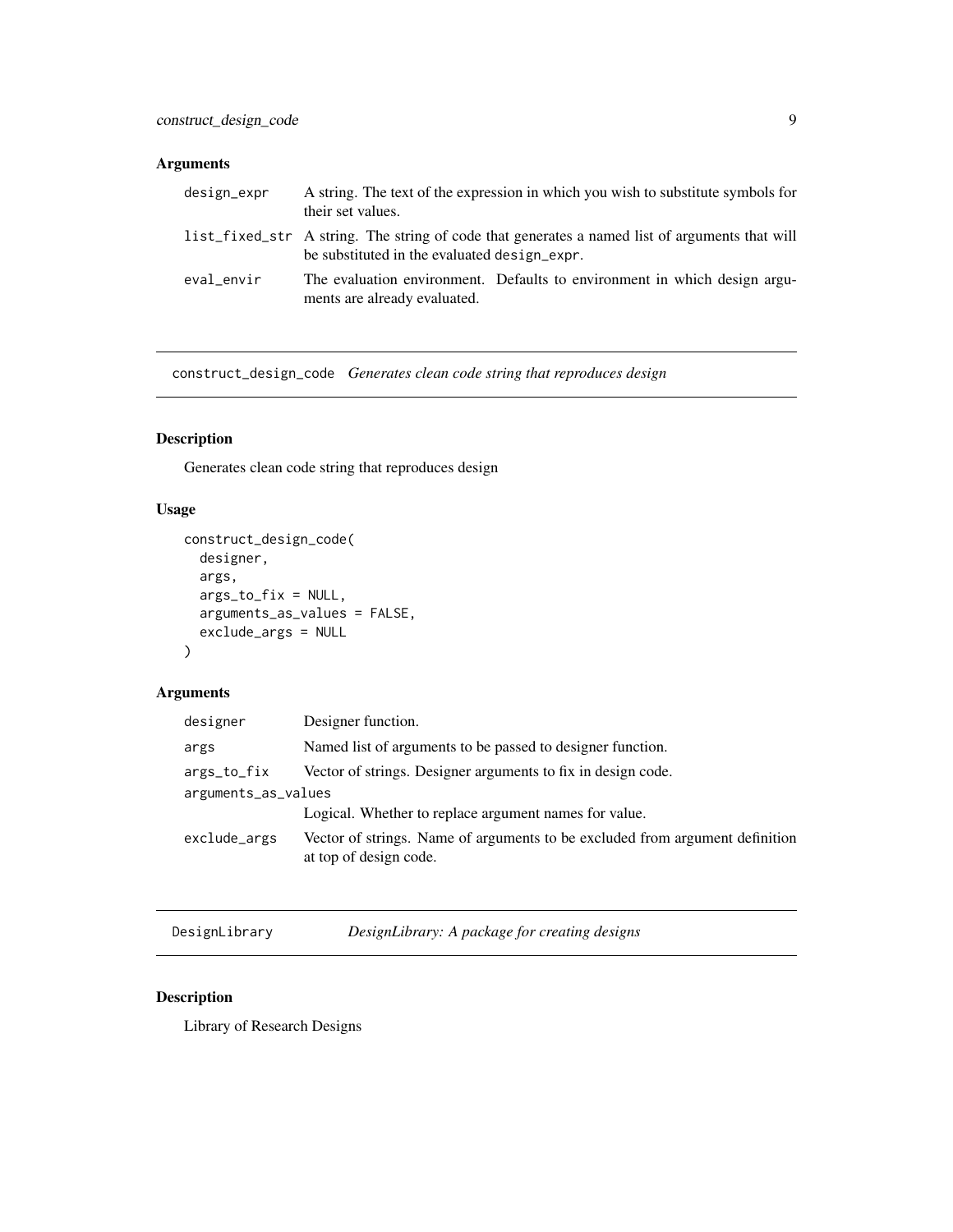<span id="page-9-0"></span>factorial\_designer *Create a factorial design*

# Description

A 2^k factorial designer with k factors assigned with independent probabilities. Results in 2^k treatment combinations, each with independent, normally distributed shocks. Estimands are average effects and average interactions of given conditions, averaged over other conditions. Estimation uses regression of demeaned variables with propensity weights.

# Usage

```
factorial_designer(
 N = 256,
 k = 3,
 outcome_means = rep(0, 2^k),sd = 1,
 outcome_sds = rep(sd, 2^k),assignment\_probs = rep(0.5, k),outcome_name = "Y",
  treatment_names = NULL,
  args_to_fix = NULL
)
```

| N                | An integer. Size of sample.                                                                                                                                                                |  |
|------------------|--------------------------------------------------------------------------------------------------------------------------------------------------------------------------------------------|--|
| k                | An integer. The number of factors in the design.                                                                                                                                           |  |
| outcome_means    | A numeric vector of length 2 <sup>x</sup> k. Means for each of the 2 <sup>x</sup> k treatment combina-<br>tions. See 'Details' for the correct order of values.                            |  |
| sd               | A nonnegative number. Standard deviation for outcomes when all outcomes<br>have identical standard deviations. For outcome-specific standard deviations<br>use outcomes_sds.               |  |
| outcome_sds      | A non negative numeric vector of length 2 <sup><math>\lambda</math></sup> k. Standard deviations for each of<br>the treatment combinations. See 'Details' for the correct order of values. |  |
| assignment_probs |                                                                                                                                                                                            |  |
|                  | A numeric vector of length k. Independent probability of assignment to each<br>treatment.                                                                                                  |  |
| outcome_name     | A character. Name of outcome variable (defaults to "Y"). Must be provided<br>without spacing inside the function $c()$ as in outcome_name = $c("War")$ .                                   |  |
| treatment_names  |                                                                                                                                                                                            |  |
|                  | A character vector of length k. Name of treatment factors variable (defaults to<br>"T1", "T2", , "Tk"). Must be provided without spacing.                                                  |  |
| args_to_fix      | A character vector. Names of arguments to be args_to_fix in design. By default<br>k, probs, outcome_name, and treatment_names are always args_to_fix.                                      |  |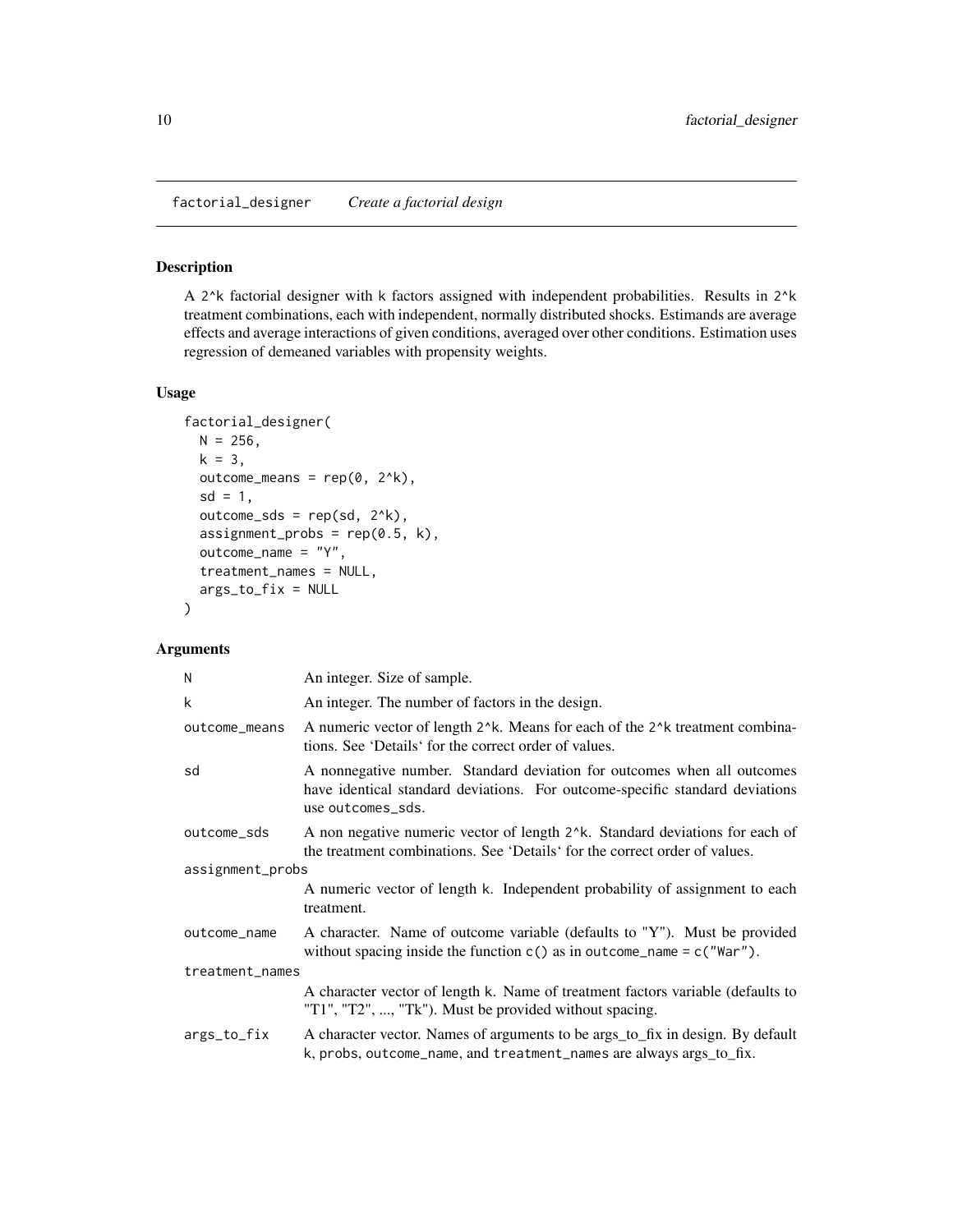factorial\_designer creates a factorial design with 2^k treatment combinations resulting from k factors, each with two conditions each  $(c(0,1))$ . The order of the scalar arguments outcome\_means and outcome\_sds must follow the one returned by expand.grid(rep(list(c(0,1)),k)), where each of the columns is a treatment.

Estimands are defined for each combination of treatment assignment as linear combinations of potential outcomes, typically weighted averages of differences. Note that the weighting for the estimand does not reflect treatment assignment probabilities but rather weights each possible condition equally.

For example, in a design with  $k = 3$  factors, the treatment effect of A, (TE A), averaged over conditions defined by B and C, is given by:

$$
TE_A = 1/4 * (Y_{111} - Y_{011}) + 1/4 * (Y_{101} - Y_{001}) + 1/4 * (Y_{110} - Y_{010}) + 1/4 * (Y_{100} - Y_{000}).
$$

The "average interaction of A and B" — that is the average effect (for a single unit) of A on the effect of B across conditions defined by  $C - i$ s:

$$
TE_{AB} = 1/2 * [(Y_{111} - Y_{011}) - (Y_{101} - Y_{001})] + 1/2 * [(Y_{110} - Y_{010}) - (Y_{100} - Y_{000})].
$$

And the triple interaction—that is, the effect of C on the the effect of B on the effect of A is:

$$
TE_{ABC} = [(Y_{111} - Y_{011}) - (Y_{101} - Y_{001})] - [(Y_{110} - Y_{010}) - (Y_{100} - Y_{000})],
$$

where  $Y_{abc}$  is short for the potential outcome of Y when A is a, B is b, and C is c.

Estimates draw from a regression in which all treatments are demeaned and weighted by the inverse probability of being in the condition they are in. Note that in this demeaned regression the constant captures the average outcome across all conditions — not the outcome when all units are in the control condition. The coefficient on T1 captures the average effect of T1 across other conditions not the effect of T1 when other conditions are at 0. And so on.

#### Value

A factorial design.

#### Author(s)

[DeclareDesign Team](https://declaredesign.org/)

#### Examples

```
# A factorial design using default arguments
factorial_design <- factorial_designer()
# A 2 x 2 x 2 factorial design with unequal probabilities of assignment to
# each treatment condition. In this case the estimator weights up by the
# conditional probabilities of assignment.
factorial_design_2 <- factorial_designer(k = 3,
                                          assignment_probs = c(1/2, 1/4, 1/8),
                                          outcome_{\text{means}} = c(0, 0, 0, 0, 0, 0, 0, 4))
```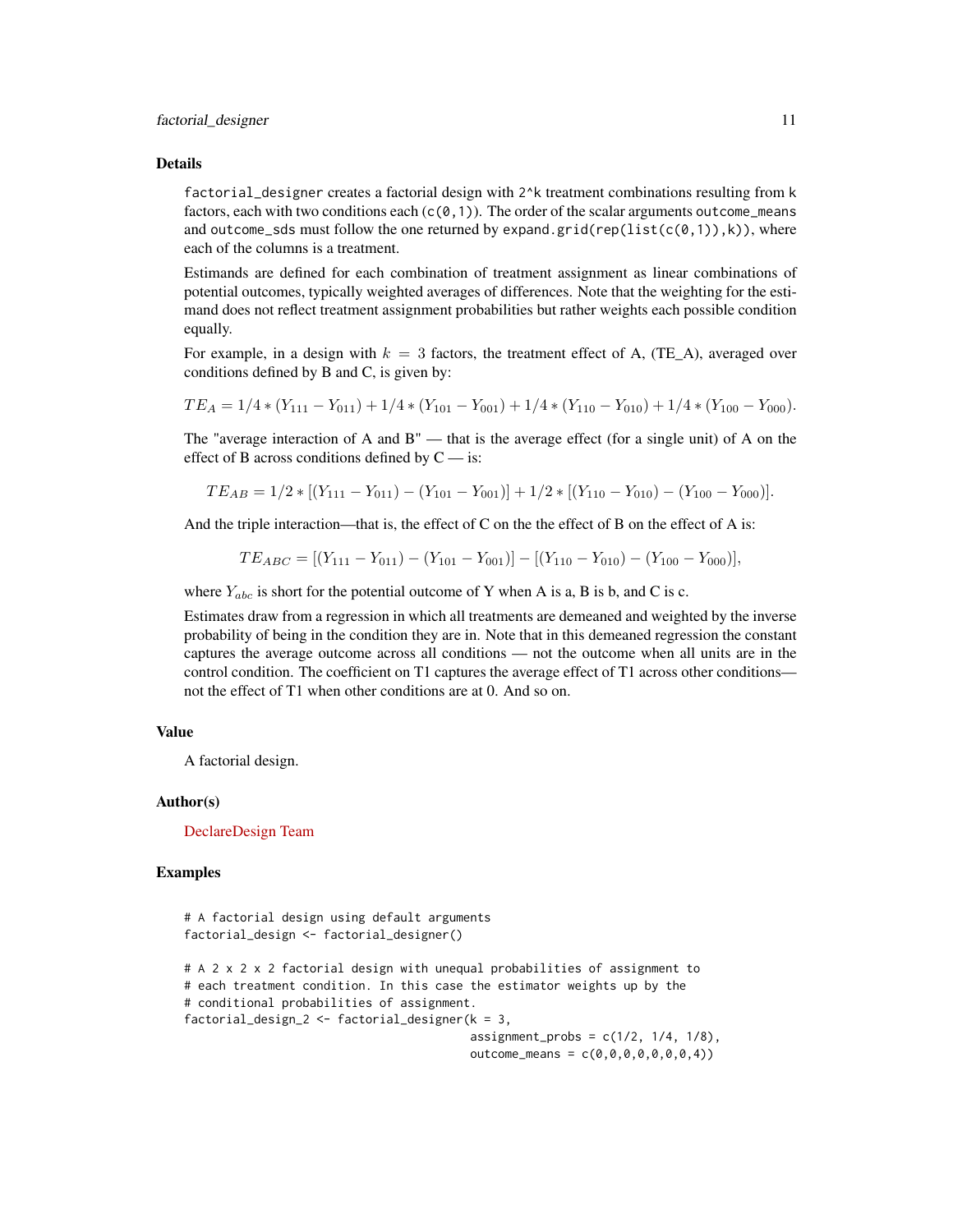```
## Not run:
diagnose_design(factorial_design_2)
## End(Not run)
# Mapping from outcomes to estimands
# The mapping between the potential outcomes schedule and the estimands of
# interest is not always easy. To help with intuition consider a 2^3
# factorial design. You might like to think of a data generating process as
# a collection of marginal effects and interaction effects mapping from
# treatments to outcomes.
# For instance: Y = -.25 + .75*X1 - .25*X2 -.25*X3 + X1*X2*X3
# The vector of implied potential outcome means as a function of conditions
# could then be generated like this:
X \leftarrow expand.grid(rep(list(c(0,1)), 3))
outcome_means = -.25 + X[,1] \times 3/4 - X[,2]/4 - X[,3]/4 + X[,1] \times X[,2] \times X[,3]outcomes <- cbind(X, outcome_means)
colnames(outcomes) <- c("X1", "X2", "X3", "mean")
outcomes
# Examination of the outcomes in this table reveals that there is an
# average outcome of 0 (over all conditions), an average effect of treatment
# X1 of 1, an average effects for X2 and X3 of 0, the two way interactions
# are .5 (averaged over conditions of the third treatment) and the triple
# interaction is 1.
# These are exactly the estimands calculated by the designer and returned in
# diagnosis.
factorial_design_3 <- factorial_designer(k = 3,
                                          outcome_means = outcome_means,
                                          outcome_sds = rep(.01, 8))## Not run:
library(DeclareDesign)
diagnose_design(factorial_design_3, sims = 10)
## End(Not run)
```
get\_design\_code *Get the code from a design*

#### **Description**

Get the code from a design

#### Usage

get\_design\_code(design)

<span id="page-11-0"></span>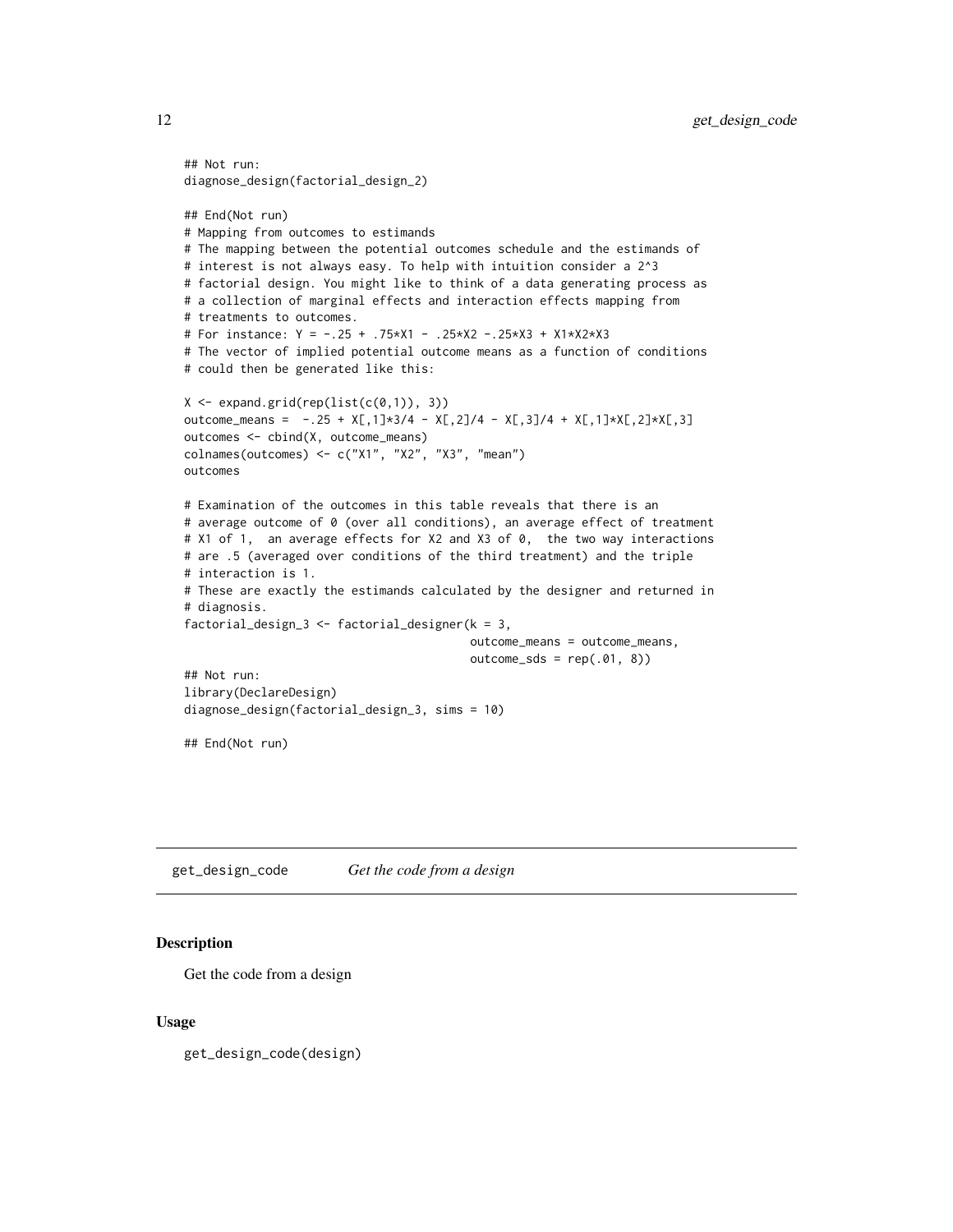# <span id="page-12-0"></span>Arguments

design A design that has code as an attribute.

match.call.defaults *Argument matching with defaults*

# Description

This is a version of [match.call](#page-0-0) which also includes default arguments.

# Usage

```
match.call.defaults(
  definition = sys.function(sys.parent()),
  call = sys.call(sys.parent()),
 expand.dots = TRUE,
  envir = parent.frame(2L)
\mathcal{L}
```
# Arguments

| definition  | a function, by default the function from which match.call is called. See details.                   |
|-------------|-----------------------------------------------------------------------------------------------------|
| call        | an unevaluated call to the function specified by definition, as generated by call.                  |
| expand.dots | ogical. Should arguments matching $\dots$ in the call be included or left as a $\dots$<br>argument? |
| envir       | an environment, from which the  in call are retrieved, if any.                                      |

# Value

An object of class call.

# Author(s)

Neal Fultz

# Examples

```
foo <- function(x=NULL,y=NULL,z=4, dots=TRUE, ...) {
  match.call.defaults(expand.dots=dots)
}
```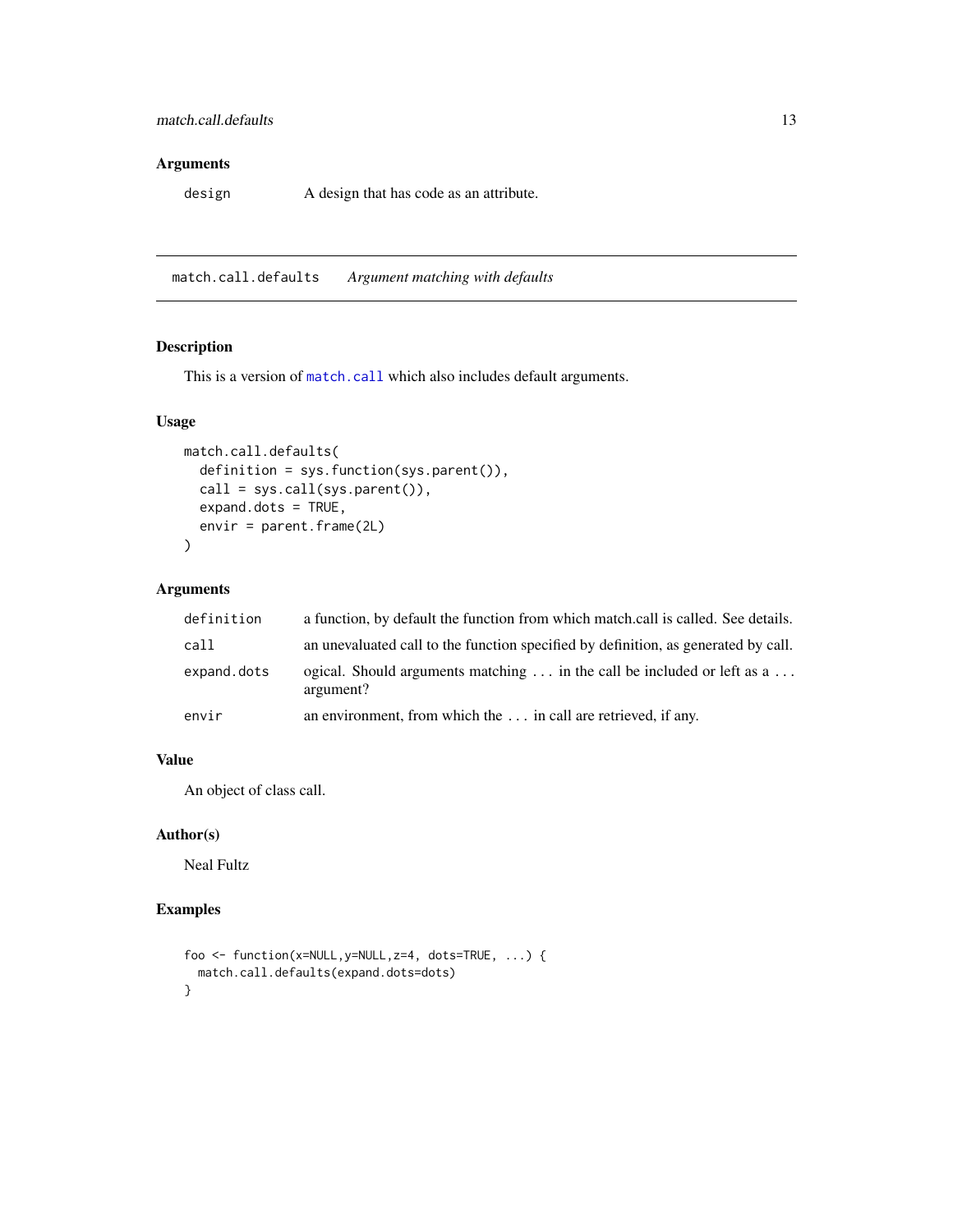<span id="page-13-0"></span>mediation\_analysis\_designer

*Create a design for mediation analysis*

# Description

A mediation analysis design that examines the effect of treatment (Z) on mediator (M) and the effect of mediator (M) on outcome (Y) (given Z=0) as well as direct effect of treatment (Z) on outcome (Y) (given M=0). Analysis is implemented using an interacted regression model. Note this model is not guaranteed to be unbiased despite randomization of Z because of possible violations of sequential ignorability.

#### Usage

```
mediation_analysis_designer(
 N = 200,
 a = 1,b = 0.4,
  c = 0,
  d = 0.5,
  rho = \theta,
  args_to_fix = NULL
)
```
# Arguments

| N            | An integer. Size of sample.                                                                                                                                      |
|--------------|------------------------------------------------------------------------------------------------------------------------------------------------------------------|
| a            | A number. Parameter governing effect of treatment $(Z)$ on mediator $(M)$ .                                                                                      |
| b            | A number. Effect of mediator (M) on outcome (Y) when $Z = 0$ .                                                                                                   |
| $\mathsf{C}$ | A number. Interaction between mediator $(M)$ and $(Z)$ for outcome $(Y)$ .                                                                                       |
| d            | A number. Direct effect of treatment (Z) on outcome (Y), when $M = 0$ .                                                                                          |
| rho          | A number in $[-1,1]$ . Correlation between mediator $(M)$ and outcome $(Y)$ error<br>terms. Non zero correlation implies a violation of sequential ignorability. |
| args_to_fix  | A character vector. Names of arguments to be args_to_fix in design.                                                                                              |

# Details

See [vignette online.](https://declaredesign.org/r/designlibrary/articles/mediation_analysis.html)

# Value

A mediation analysis design.

#### Author(s)

[DeclareDesign Team](https://declaredesign.org/)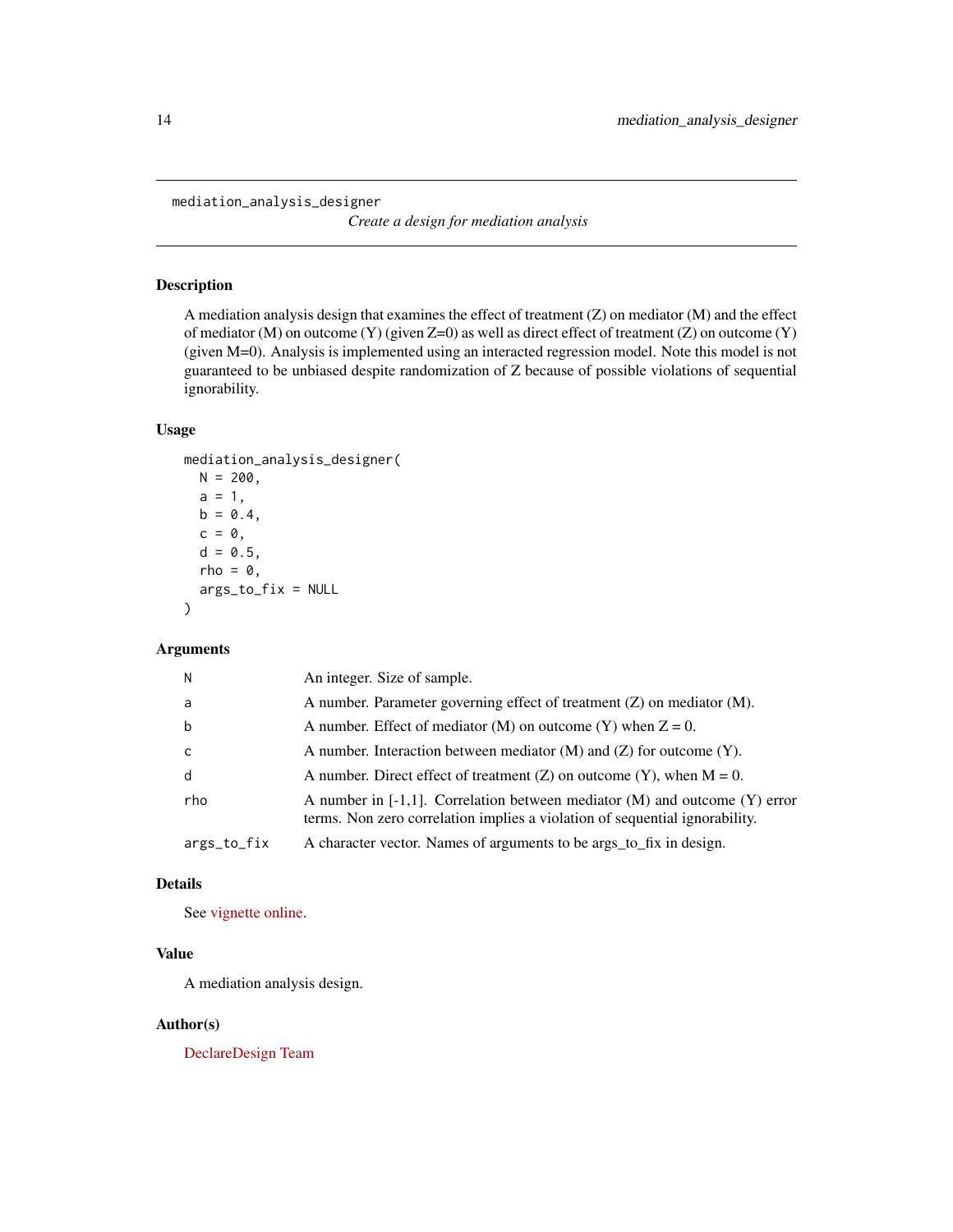# <span id="page-14-0"></span>multi\_arm\_designer 15

# Examples

```
# Generate a mediation analysis design using default arguments:
mediation_1 <- mediation_analysis_designer()
draw_estimands(mediation_1)
## Not run:
diagnose_design(mediation_1, sims = 1000)
## End(Not run)
# A design with a violation of sequential ignorability and heterogeneous effects:
mediation_2 <- mediation_analysis_designer(a = 1, rho = .5, c = 1, d = .75)
draw_estimands(mediation_2)
## Not run:
diagnose_design(mediation_2, sims = 1000)
## End(Not run)
```
<span id="page-14-1"></span>multi\_arm\_designer *Create a design with multiple experimental arms*

# Description

Creates a design with m\_arms experimental arms, each assigned with equal probability.

#### Usage

```
multi_arm_designer(
 N = 30,m_earms = 3,
 outcome_means = rep(0, m_arms),sd_i = 1,
  outcome_sds = rep(0, m_arrms),conditions = 1:m_arms,
  args_to_fix = NULL
\lambda
```

| N             | An integer. Sample size.                                                                           |
|---------------|----------------------------------------------------------------------------------------------------|
| m_arms        | An integer. Number of arms.                                                                        |
| outcome_means | A numeric vector of length m_arms. Average outcome in each arm.                                    |
| sd_i          | A nonnegative scalar. Standard deviation of individual-level shock (common<br>across arms).        |
| outcome_sds   | A nonnegative numeric vector of length m_arms. Standard deviations for condition-<br>level shocks. |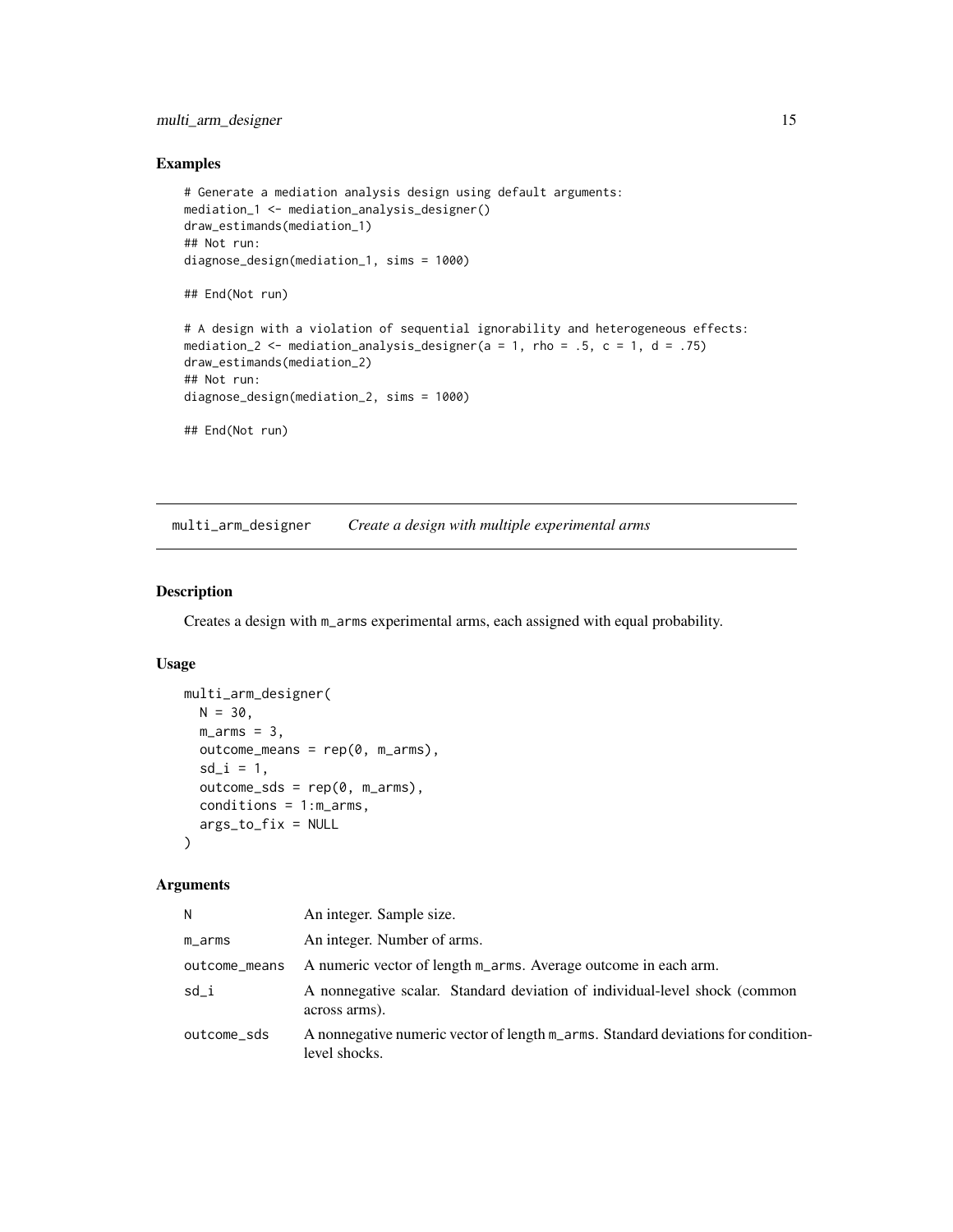<span id="page-15-0"></span>

| conditions  | A vector of length m_arms. The names of each arm. It can be given as numeric<br>or character class (without blank spaces).       |
|-------------|----------------------------------------------------------------------------------------------------------------------------------|
| args_to_fix | A character vector. Names of arguments to be args_to_fix in design. By default,<br>m_arms and conditions are always args to fix. |

See [vignette online.](https://declaredesign.org/r/designlibrary/articles/multi_arm.html)

# Value

A function that returns a design.

#### Author(s)

[DeclareDesign Team](https://declaredesign.org/)

# Examples

```
# To make a design using default arguments:
design <- multi_arm_designer()
```

```
# A design with different means and standard deviations in each arm
design \le multi_arm_designer(outcome_means = c(0, 0.5, 2), outcome_sds = c(1, 0.1, 0.5))
design <- multi_arm_designer(N = 80, m_arms = 4, outcome_means = 1:4,
```

```
args_to_fix = c("outcome_means", "outcome_sds"))
```
pretest\_posttest\_designer

*Create a pretest-posttest design*

# Description

Produces a design in which an outcome Y is observed pre- and post-treatment. The design allows for individual post-treatment outcomes to be correlated with pre-treatment outcomes and for at-random missingness in the observation of post-treatment outcomes.

# Usage

```
pretest_posttest_designer(
 N = 100.
  ate = 0.25,sd_1 = 1,
  sd_2 = 1,
```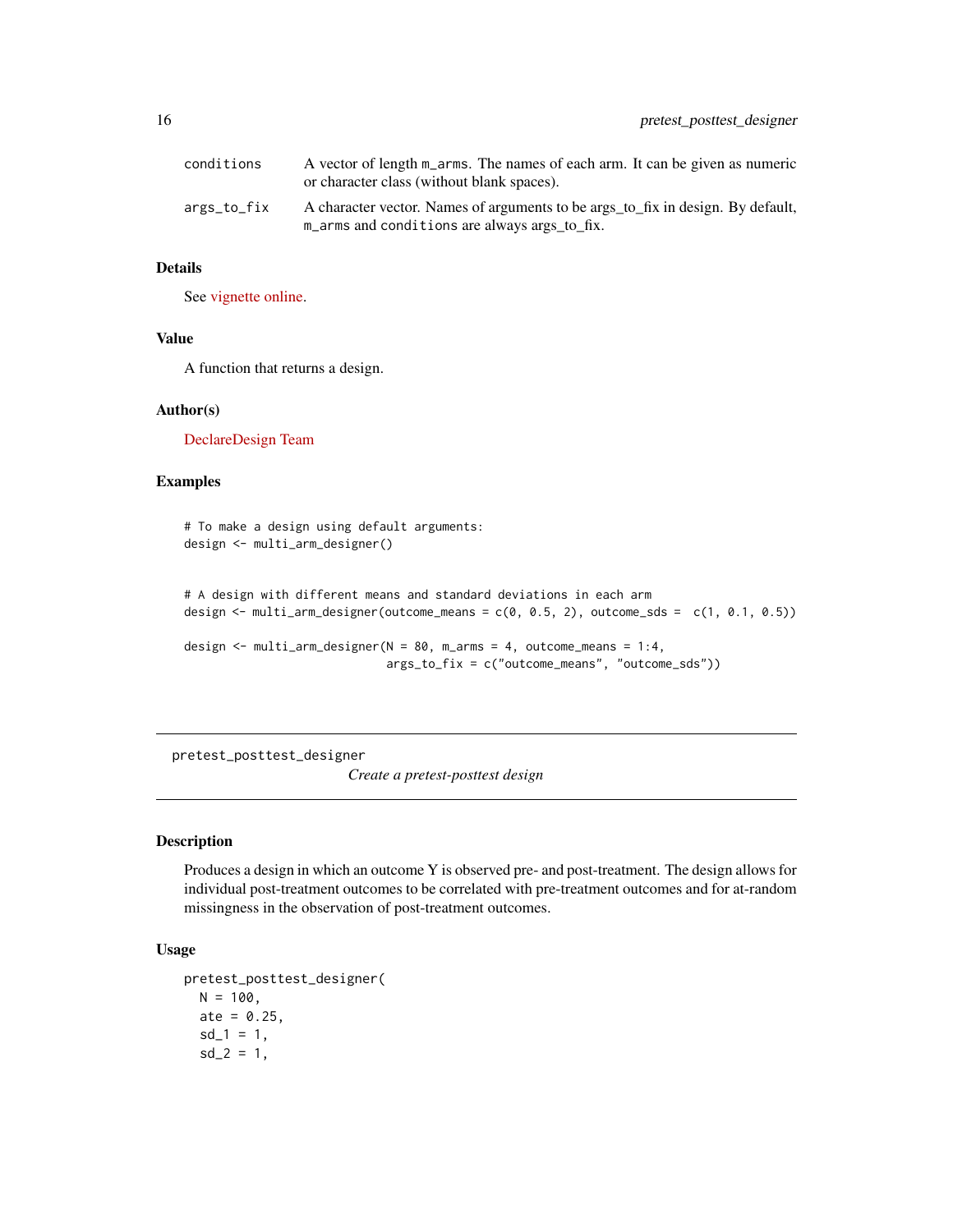```
rho = 0.5,
 attrition_rate = 0.1,
 args_to_fix = NULL
\mathcal{L}
```
#### Arguments

| Ν           | An integer. Size of sample.                                                                                       |
|-------------|-------------------------------------------------------------------------------------------------------------------|
| ate         | A number. Average treatment effect.                                                                               |
| sd_1        | Nonnegative number. Standard deviation of period 1 shocks.                                                        |
| $sd_2$      | Nonnegative number. Standard deviation of period 2 shocks.                                                        |
| rho         | A number in $[-1,1]$ . Correlation in outcomes between pre- and post-test.                                        |
|             | attrition rate A number in $[0,1]$ . Proportion of respondents in pre-test data that appear in<br>post-test data. |
| args_to_fix | A character vector. Names of arguments to be args_to_fix in design.                                               |

# Details

See [vignette online.](https://declaredesign.org/r/designlibrary/articles/pretest_posttest.html)

# Value

A pretest-posttest design.

## Author(s)

[DeclareDesign Team](https://declaredesign.org/)

# Examples

# Generate a pre-test post-test design using default arguments: pretest\_posttest\_design <- pretest\_posttest\_designer()

process\_tracing\_designer

*Create a process-tracing design*

# Description

Builds a design in which two pieces of evidence are sought and used to update about whether X caused Y using Bayes' rule.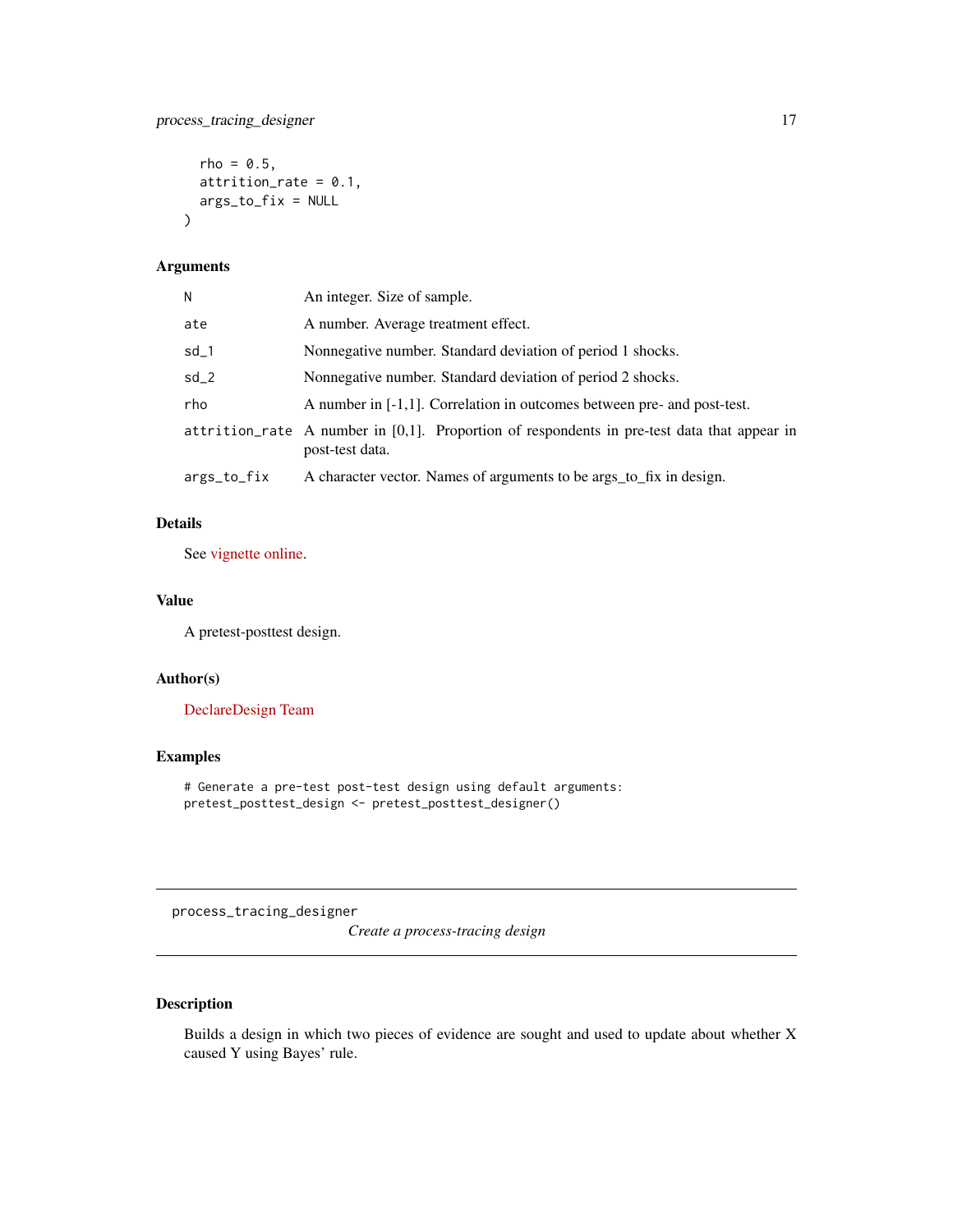# Usage

```
process_tracing_designer(
  N = 100,
  prob_X = 0.5,
  process_proportions = c(0.25, 0.25, 0.25, 0.25),
  prior_H = 0.5,
  pE1H = 0.8,
  p_E1_not_H = 0.2,
  pE2H = 0.3,
  p<sup>E2_not<sup>H = 0</sup>,</sup>
  corE1E2_H = 0,
  corE1E2 notH = 0,
  label_E1 = "Straw in the Wind",
  label_E2 = "Smoking Gun",
  args_to_fix = NULL
\mathcal{L}
```

| N                                            | An integer. Size of population of cases from which a single case is selected.                                                                                                                                                                                |  |
|----------------------------------------------|--------------------------------------------------------------------------------------------------------------------------------------------------------------------------------------------------------------------------------------------------------------|--|
| prob_X                                       | A number in [0,1]. Probability that $X = 1$ for a given case (equal throughout<br>population of cases).                                                                                                                                                      |  |
| process_proportions                          |                                                                                                                                                                                                                                                              |  |
|                                              | A vector of numbers in $[0,1]$ that sums to 1. Simplex denoting the proportion<br>of cases in the population in which, respectively: 1) $X$ causes $Y$ ; 2) $Y$ occurs<br>regardless of X; 3) $X$ causes the absence of Y; 4) $Y$ is absent regardless of X. |  |
| prior_H                                      | A number in $[0,1]$ . Prior probability that X causes Y in a given case in which X<br>and Y are both present.                                                                                                                                                |  |
| $p$ <sup><math>E1</math><math>H</math></sup> | A number in [0,1]. Probability of observing first piece of evidence given hy-<br>pothesis that X caused Y is true.                                                                                                                                           |  |
| p_E1_not_H                                   | A number in [0,1]. Probability of observing first piece of evidence given hy-<br>pothesis that X caused Y is not true.                                                                                                                                       |  |
| $p$ $E2$ $H$                                 | A number in [0,1]. Probability of observing second piece of evidence given<br>hypothesis that X caused Y is true.                                                                                                                                            |  |
| p_E2_not_H                                   | A number in [0,1]. Probability of observing second piece of evidence given<br>hypothesis that X caused Y is not true.                                                                                                                                        |  |
| cor_E1E2_H                                   | A number in [-1,1]. Correlation between first and second pieces of evidence<br>given hypothesis that X caused Y is true.                                                                                                                                     |  |
|                                              | $cor_E1E2_not_H$ A number in [-1,1]. Correlation between first and second pieces of evidence<br>given hypothesis that X caused Y is not true.                                                                                                                |  |
| label_E1                                     | A string. Label for the first piece of evidence (e.g., "Straw in the Wind").                                                                                                                                                                                 |  |
| label_E2                                     | A string. Label for the second piece of evidence (e.g., "Smoking Gun").                                                                                                                                                                                      |  |
| args_to_fix                                  | A character vector. Names of arguments to be args_to_fix in design.                                                                                                                                                                                          |  |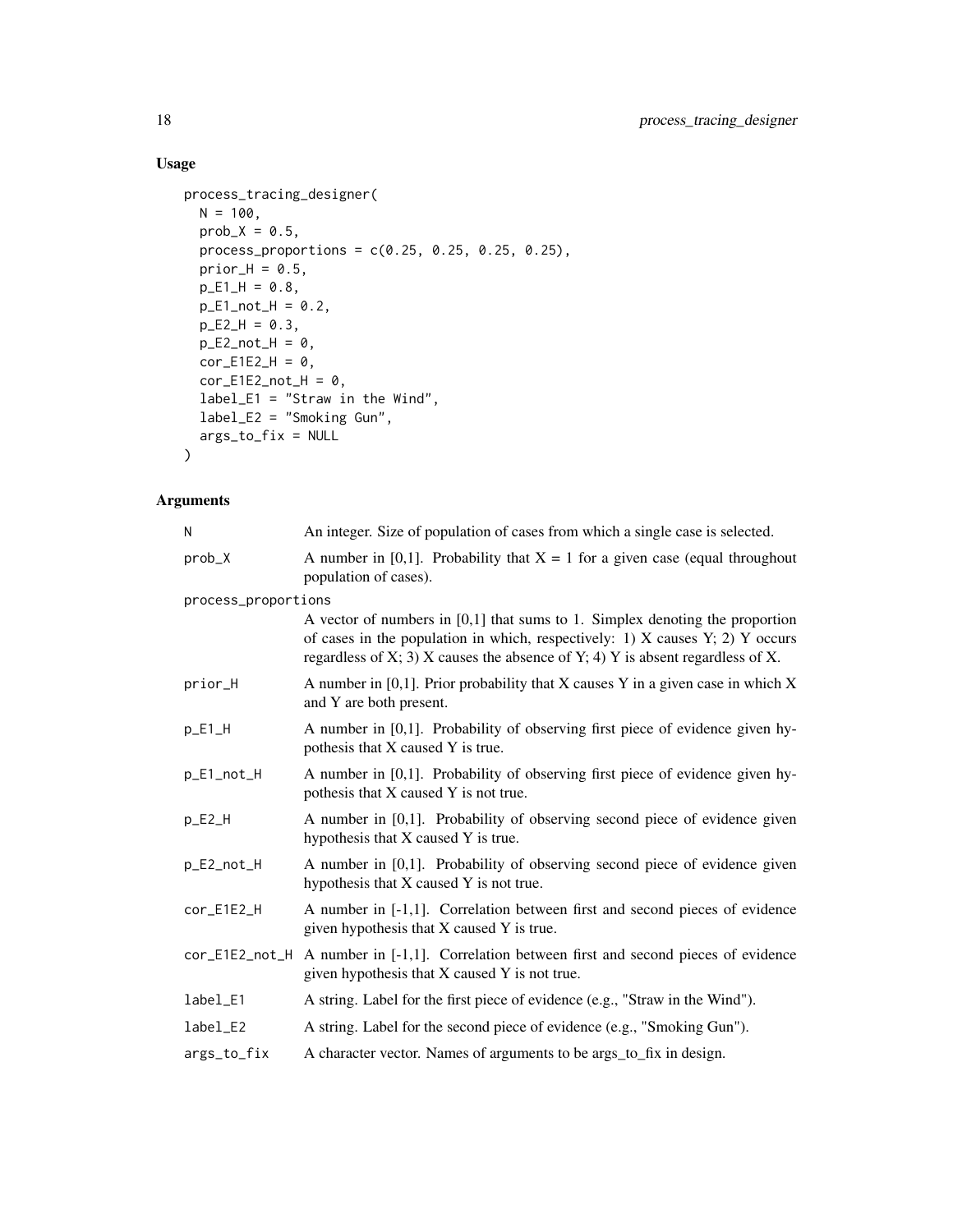The model posits a population of N cases, each of which does or does not exhibit the presence of some outcome, Y. With probability prob\_X, each case also exhibits the presence or absence of some potential cause, X. The outcome Y can be realized through four distinct causal relations, distributed through the population of cases according to process\_proportions. First, the presence of X might cause Y. Second, the absence of X might cause Y. Third, Y might be present irrespective of X. Fourth, Y might be absent irrespective of X.

Our inquiry is a "cause of effects" question. We wish to know whether a specific case was one in which the presence (absence) of X caused the presence (absence) of Y.

Our data strategy consists of selecting one case at random in which both X and Y are present. As part of the data strategy we seek two pieces of evidence in favor of or against the hypothesized causal relationship, H, in which X causes Y.

The first (second) piece of evidence is observed with probability p\_E1\_H (p\_E2\_H) when H is true, and with probability p\_E1\_not\_H (p\_E2\_not\_H) when H is false.

Conditional on H being true (false), the correlation between the two pieces of evidence is given by cor\_E1E2\_H (cor\_E1E2\_not\_H).

The researcher uses Bayes' rule to update about the probability that X caused Y given the evidence. In other words, they form a posterior inference, Pr(HIE). We specify four answer strategies for forming this inference. The first simply ignores the evidence and is equivalent to stating a prior belief without doing any causal process tracing. The second conditions inferences only on the first piece of evidence, and the third only on the second piece of evidence. The fourth strategy conditions posterior inferences on both pieces of evidence simultaneously.

We specify as diagnosands for this design the bias, RMSE, mean(estimand), mean(estimate) and sd(estimate).

#### Value

A process-tracing design.

#### Author(s)

#### [DeclareDesign Team](https://declaredesign.org/)

#### Examples

```
# Generate a process-tracing design using default arguments:
pt_1 <- process_tracing_designer()
draw_estimands(pt_1)
draw_estimates(pt_1)
draw_data(pt_1)
## Not run:
diagnose_design(pt_1, sims = 1000)
```
## End(Not run)

```
# A design in which the smoking gun and straw-in-the-wind are correlated
pt_2 <- process_tracing_designer(cor_E1E2_H = .32)
## Not run:
```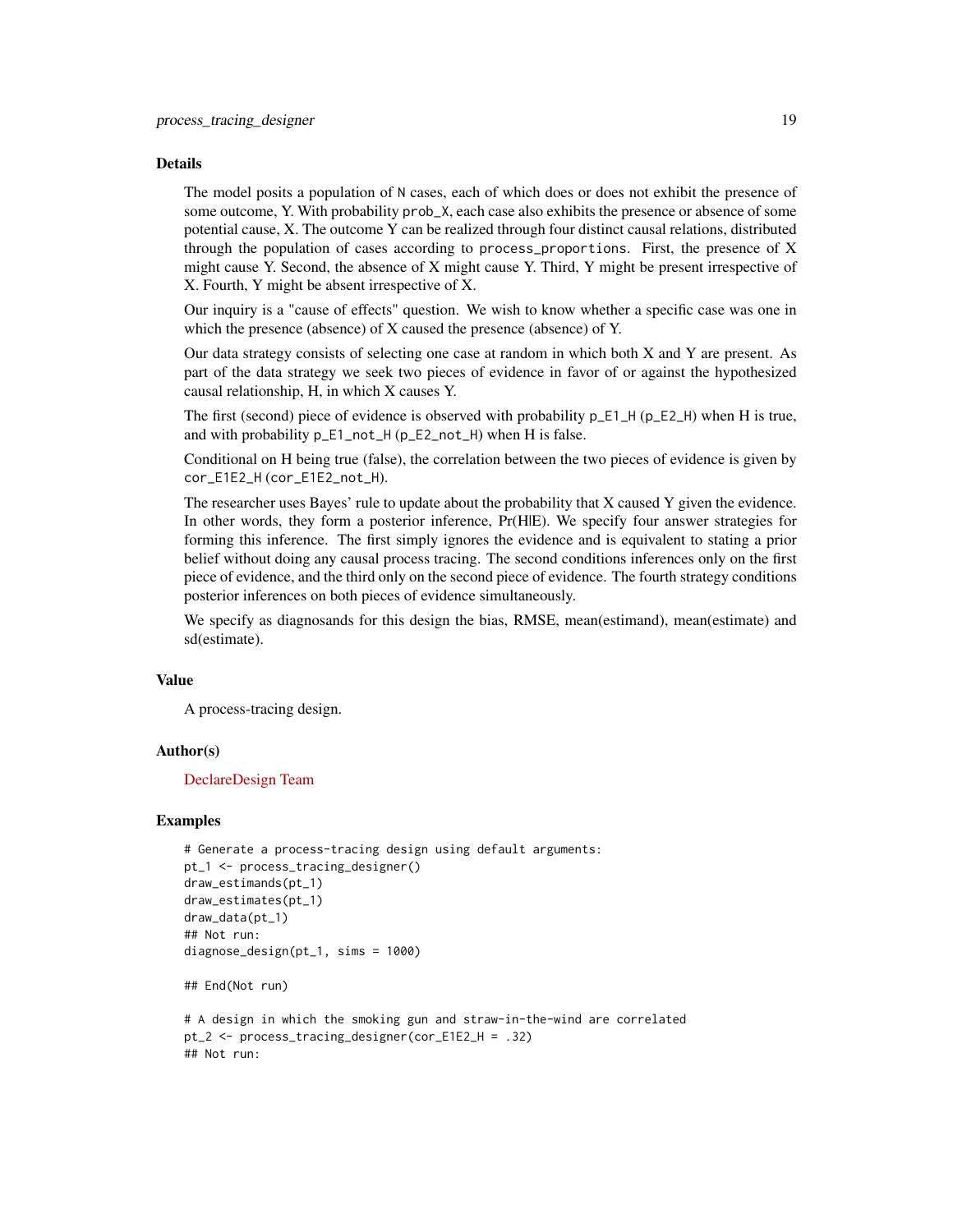```
diagnose_design(pt_2, sims = 1000)
## End(Not run)
# A design with two doubly-decisive tests pointing in opposite directions
pt_3 <- process_tracing_designer(p_E1_H = .80,p_E1_not_H = .05,
                                 label_E1 = "Doubly-Decisive: H",
                                 p_E2_H = .05,p_E2_not_H = .80,
                                 label_E2 = "Doubly-Decisive: Not H")
draw_estimates(pt_3)
## Not run:
diagnose_design(pt_3, sims = 1000)
## End(Not run)
```
randomized\_response\_designer

*Create a randomized response design*

# Description

Produces a (forced) randomized response design that measures the share of individuals with a given trait prevalence\_trait in a population of size N. Probability of forced response ("Yes") is given by prob\_forced\_yes, and rate at which individuals with trait lie is given by withholding\_rate.

#### Usage

```
randomized_response_designer(
 N = 1000.
 prob_forced_yes = 0.6,
 prevalence_rate = 0.1,
 withholding_rate = 0.5,
  args_to_fix = NULL
)
```
#### Arguments

N An integer. Size of sample. prob\_forced\_yes A number in [0,1]. Probability of a forced yes. prevalence\_rate A number in [0,1]. Probability that individual has the sensitive trait. withholding\_rate A number in [0,1]. Probability that an individual with the sensitive trait hides it. args\_to\_fix A character vector. Names of arguments to be args\_to\_fix in design.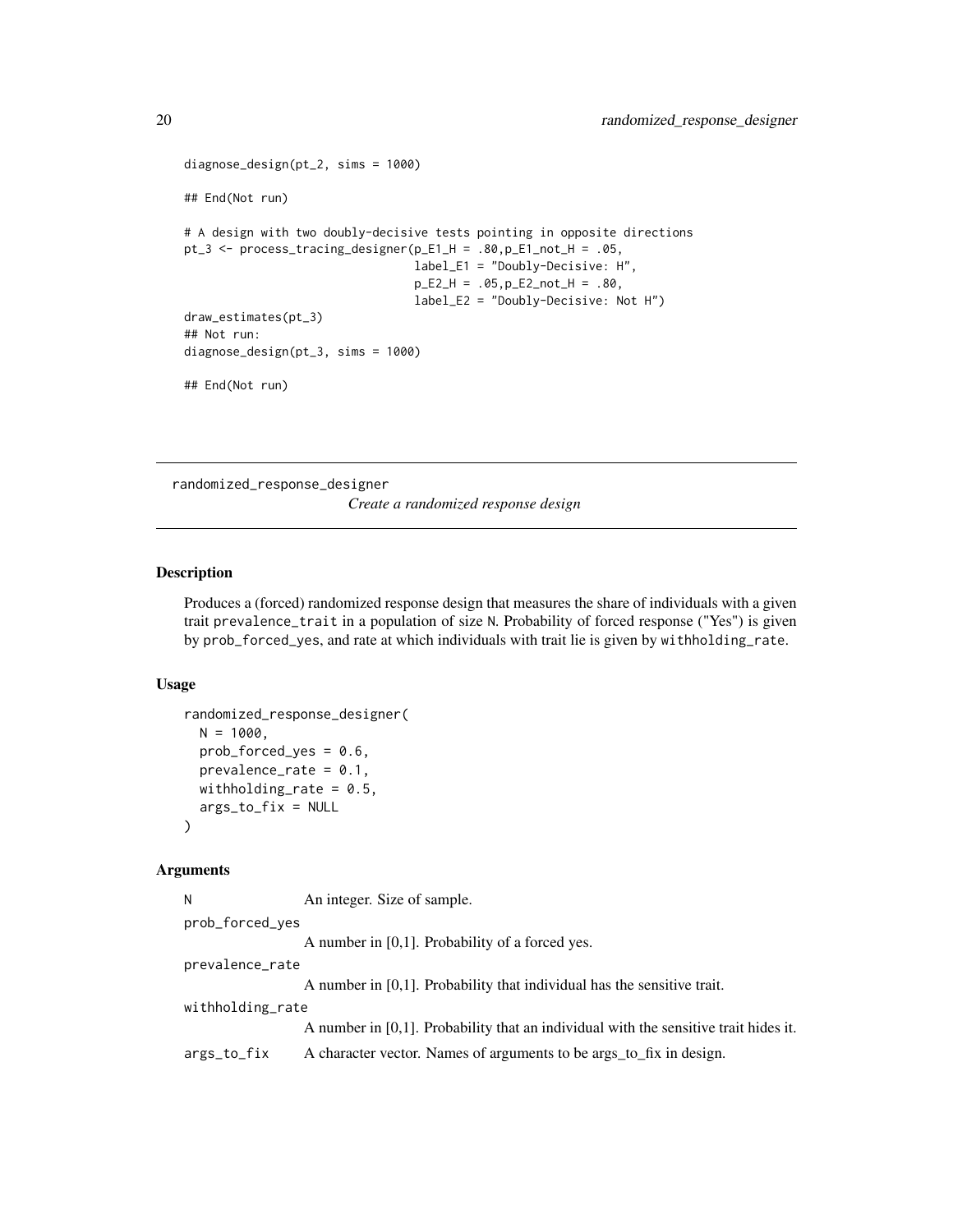<span id="page-20-0"></span>randomized\_response\_designer employs a specific variation of randomized response designs in which respondents are required to report a args\_to\_fix answer to the sensitive question with a given probability (see Blair, Imai, and Zhou (2015) for alternative applications and estimation strategies).

See [vignette online.](https://declaredesign.org/r/designlibrary/articles/randomized_response.html)

# Value

A randomized response design.

#### Author(s)

[DeclareDesign Team](https://declaredesign.org/)

#### Examples

# Generate a randomized response design using default arguments: randomized\_response\_design <- randomized\_response\_designer()

regression\_discontinuity\_designer

*Create a regression discontinuity design*

#### **Description**

Builds a design with sample from population of size N. The average treatment effect local to the cutpoint is equal to tau. It allows for specification of the order of the polynomial regression (poly\_reg\_order), cutoff value on the running variable (cutoff), and size of bandwidth around the cutoff (bandwidth). By providing a vector of numbers to control\_coefs and treatment\_coefs, users can also specify polynomial regression coefficients that generate the expected control and treatment potential outcomes given the running variable.

#### Usage

```
regression_discontinuity_designer(
 N = 1000,
  tau = 0.15,
  outcome_sd = 0.1,
  cutoff = 0.5,
  bandwidth = 0.5,
  control\_coeffs = c(0.5, 0.5),
  treatment_coefs = c(-5, 1),
 poly_reg_order = 4,
  args_to_fix = NULL
)
```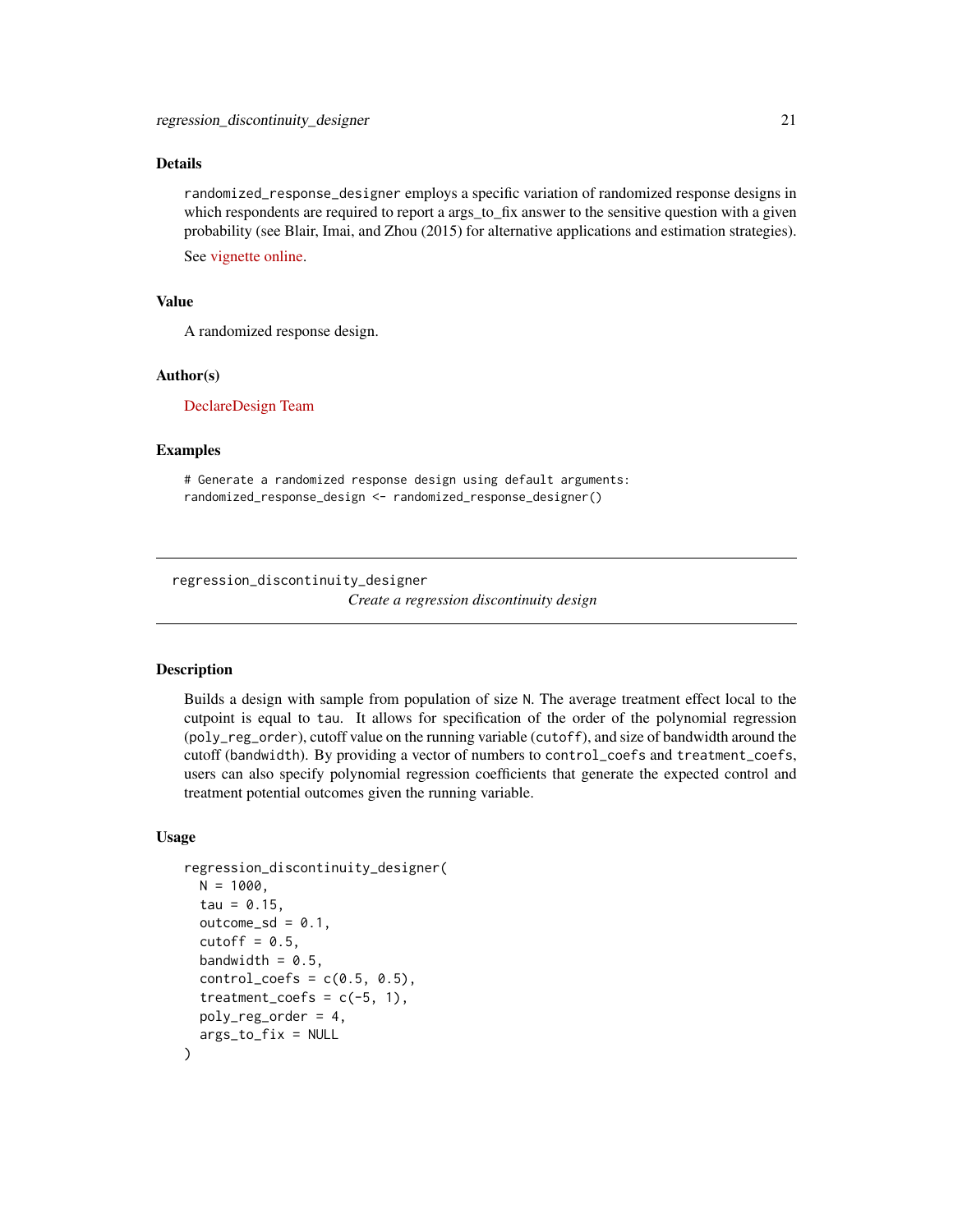# <span id="page-21-0"></span>Arguments

| Ν               | An integer. Size of population to sample from.                                                                                                                 |  |
|-----------------|----------------------------------------------------------------------------------------------------------------------------------------------------------------|--|
| tau             | A number. Difference in potential outcomes functions at the threshold.                                                                                         |  |
| outcome_sd      | A positive number. The standard deviation of the outcome.                                                                                                      |  |
| cutoff          | A number in $(0,1)$ . Threshold on running variable beyond which units are<br>treated.                                                                         |  |
| bandwidth       | A number. The value of the bandwidth on both sides of the threshold from which<br>to include units.                                                            |  |
| control_coefs   | A vector of numbers. Coefficients for polynomial regression function that gen-<br>erates control potential outcomes. Order of polynomial is equal to length.   |  |
| treatment_coefs |                                                                                                                                                                |  |
|                 | A vector of numbers. Coefficients for polynomial regression function that gen-<br>erates treatment potential outcomes. Order of polynomial is equal to length. |  |
|                 | poly_reg_order Integer greater than or equal to 1. Order of the polynomial regression used to<br>estimate the jump at the cutoff.                              |  |
| args_to_fix     | A character vector. Names of arguments to be args_to_fix in design.                                                                                            |  |
|                 |                                                                                                                                                                |  |

# Details

See [vignette online.](https://declaredesign.org/r/designlibrary/articles/regression_discontinuity.html)

#### Value

A regression discontinuity design.

# Author(s)

[DeclareDesign Team](https://declaredesign.org/)

# Examples

# Generate a regression discontinuity design using default arguments: regression\_discontinuity\_design <- regression\_discontinuity\_designer()

| return_args | Generates character string for non-fixed arguments in a designer us- |
|-------------|----------------------------------------------------------------------|
|             | <i>ing substitution approach.</i>                                    |

# Description

Generates character string for non-fixed arguments in a designer using substitution approach.

# Usage

return\_args(args, fixes)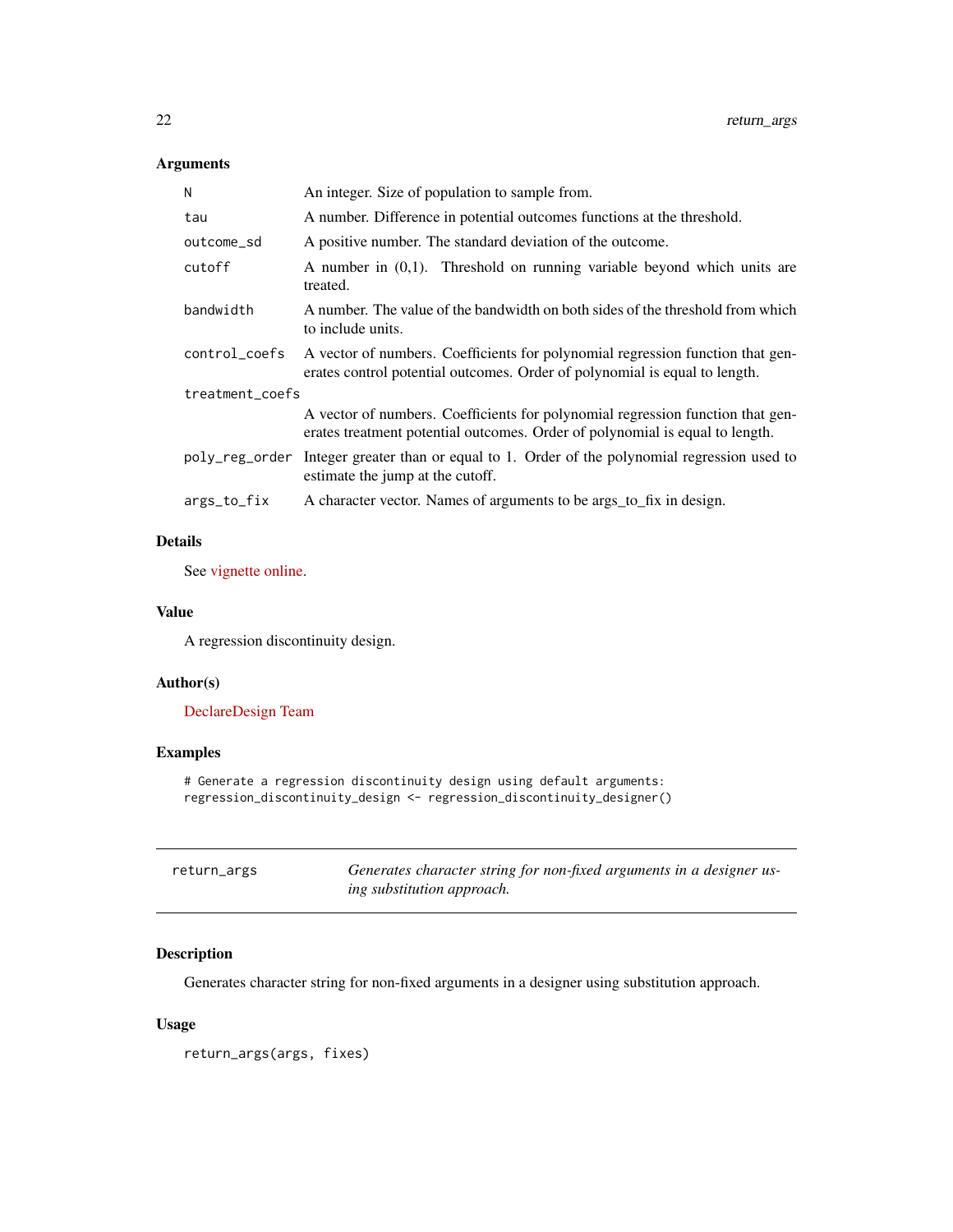#### <span id="page-22-0"></span>**Arguments**

| args  | Function arguments.                                                             |
|-------|---------------------------------------------------------------------------------|
| fixes | Function arguments that are fixed (i.e., already evaluated in body of function) |

spillover\_designer *Create a design with spillovers*

#### Description

Builds a design with N\_groups groups each containing N\_i\_group individuals. Potential outcomes exhibit spillovers: if any individual in a group receives treatment, the effect is spread equally among members of the group.

# Usage

```
spillover_designer(
 N_groups = 80,
 N_igroup = 3,
 sd_i = 0.2,
 gamma = 2,
 args_to_fix = NULL
)
```
# Arguments

| N_groups    | An integer. Number of groups.                                                                                             |
|-------------|---------------------------------------------------------------------------------------------------------------------------|
| N_i_group   | Number of units in each group. Can be scalar or vector of length N_groups.                                                |
| sd i        | A nonnegative number. Standard deviation of individual-level shock.                                                       |
| gamma       | A number. Parameter that controls whether spillovers within groups substitute<br>or complement each other. See 'Details'. |
| args_to_fix | A character vector. Names of arguments to be args_to_fix in design.                                                       |

# Details

Parameter gamma controls interactions between spillover effects.For gamma=1 for every \$1 given to a member of a group, each member receives \$1\*N\_i\_group no matter how many others are already treated. For gamma $>1$  (<1) for every \$1 given to a member of a group, each member receives an amount that depends negatively (positively) on the number already treated.

The default estimand is the average difference across subjects between no one treated and only that subject treated.

# Value

A simple spillover design.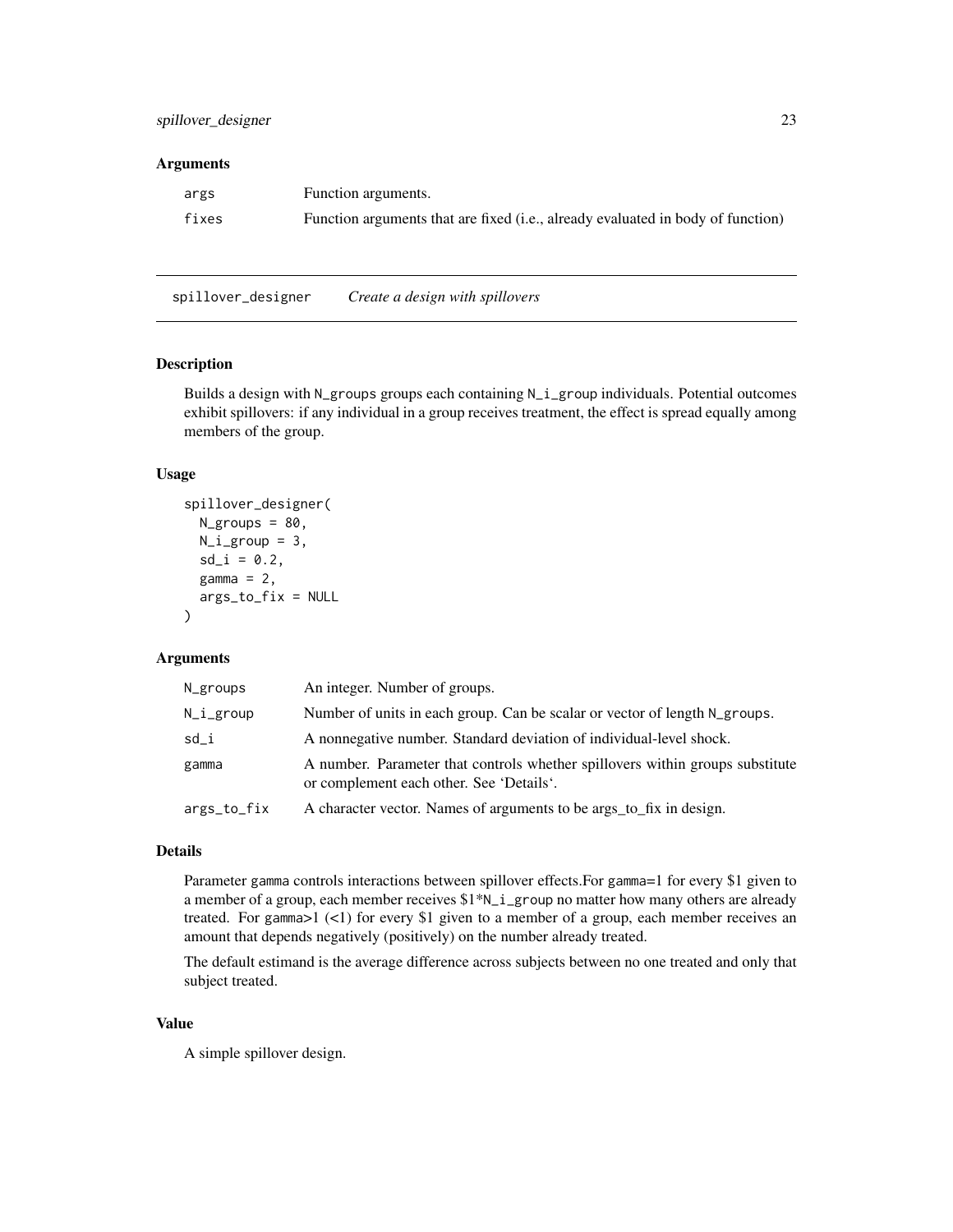# Author(s)

[DeclareDesign Team](https://declaredesign.org/)

# Examples

```
# Generate a simple spillover design using default arguments:
spillover_design <- spillover_designer()
```

| str within |                  | Takes substring between matched strings. Avoids dependency on |
|------------|------------------|---------------------------------------------------------------|
|            | stringr package. |                                                               |

# Description

Takes substring between matched strings. Avoids dependency on stringr package.

# Usage

```
str_within(string, pattern = "^(structure\\()|(, \\.Names)")
```
# Arguments

| string  | A string. String from which substring is extracted.                    |
|---------|------------------------------------------------------------------------|
| pattern | A regular expression that matches the beggining and end of a substring |

sub\_expr\_text *Substitute text from expressions in design code*

### Description

Substitute text from expressions in design code

#### Usage

```
sub_expr_text(code, ...)
```
# Arguments

| code     | List contaitining design code.                        |
|----------|-------------------------------------------------------|
| $\cdots$ | List of expressions to be substituted for their text. |

# Value

Code with expression text.

<span id="page-23-0"></span>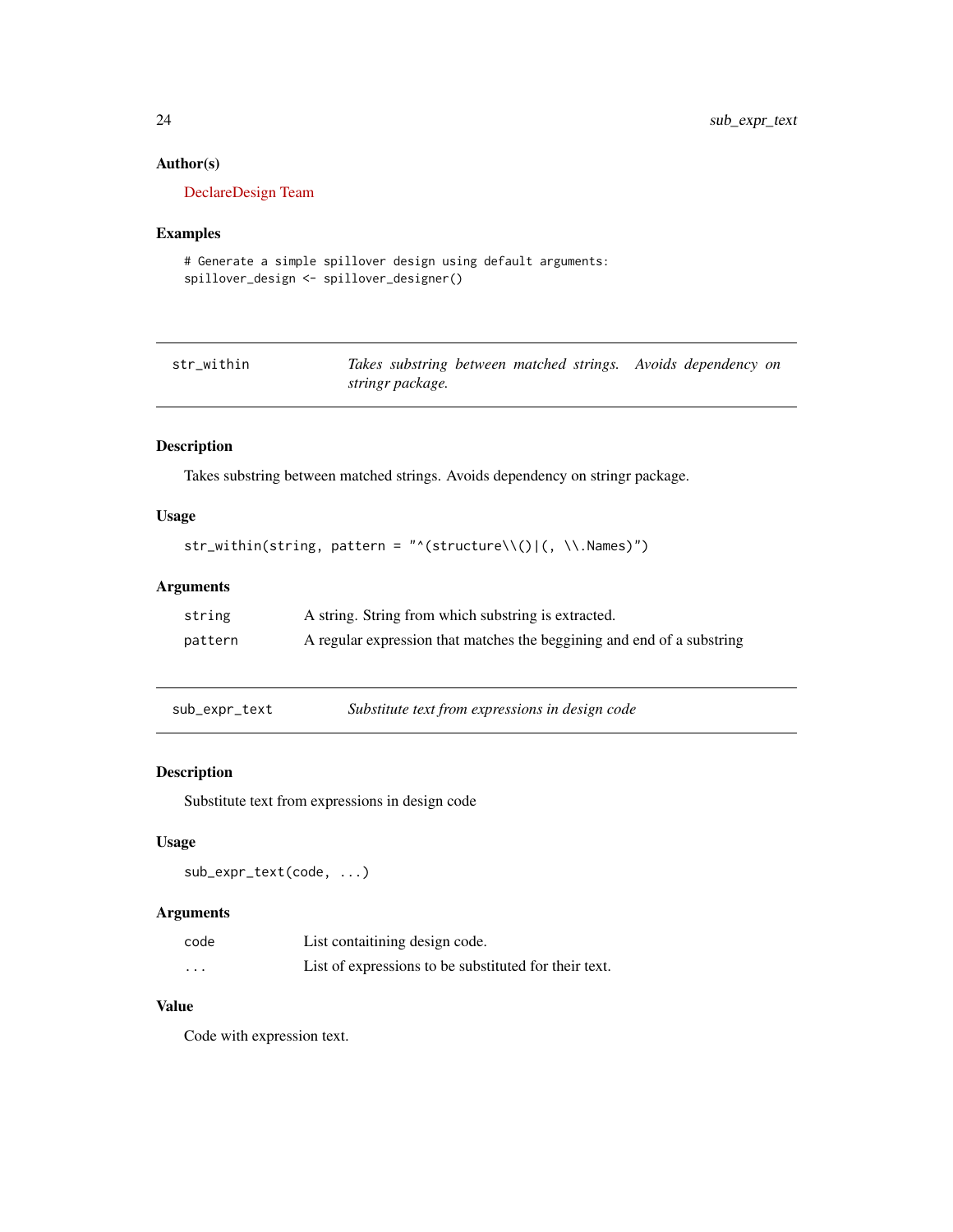<span id="page-24-0"></span>two\_arm\_attrition\_designer

*Create design with risk of attrition or post treatment conditioning*

# Description

Creates a two-arm design with application for when estimand of interest is conditional on a posttreatment outcome (the effect on Y given R) or data is conditionally observed (Y given R). See 'Details' for more information on the data generating process.

# Usage

```
two_arm_attrition_designer(
 N = 100,
  a_R = 0,
 b_R = 1,
  a_Y = 0,
 b_Y = 1,
 rho = \theta,
 args_to_fix = NULL
\mathcal{L}
```
# Arguments

| N           | An integer. Size of sample.                                                |
|-------------|----------------------------------------------------------------------------|
| a_R         | A number. Constant in equation relating treatment to responses.            |
| $b_R$       | A number. Slope coefficient in equation relating treatment to responses.   |
| $a-Y$       | A number. Constant in equation relating treatment to outcome.              |
| b Y         | A number. Slope coefficient in equation relating treatment to outcome.     |
| rho         | A number in $[0,1]$ . Correlation between shocks in equations for R and Y. |
| args_to_fix | A character vector. Names of arguments to be args_to_fix in design.        |

# Details

The data generating process is of the form:

 $R \sim (a_R + b_R * Z > u_R)$ 

 $Y \sim (a_{Y} + b_{Y} \times Z > u_{Y})$ 

where  $u_R$  and  $u_Y$  are joint normally distributed with correlation rho.

#### Value

A post-treatment design.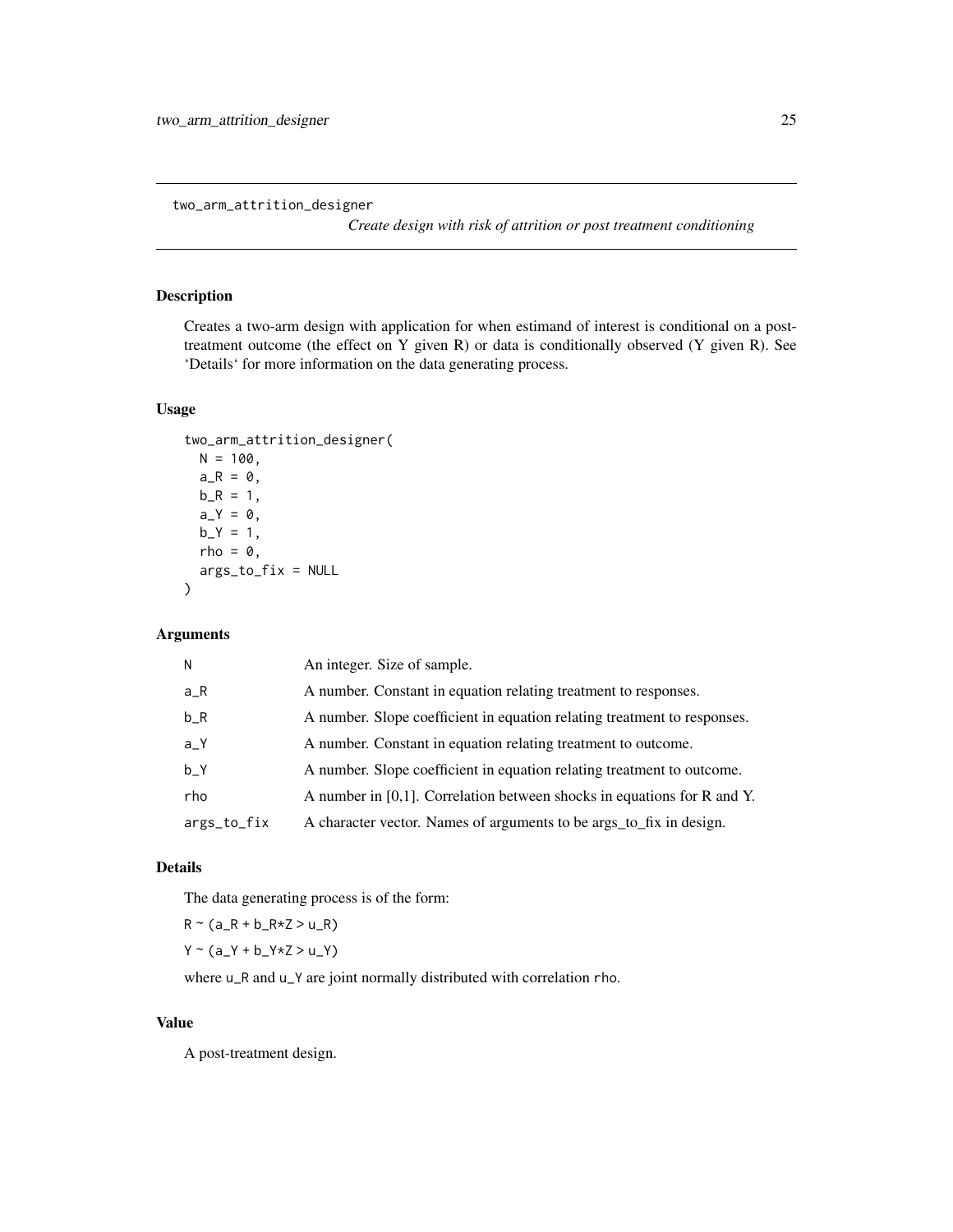#### Author(s)

[DeclareDesign Team](https://declaredesign.org/)

#### Examples

```
# To make a design using default argument (missing completely at random):
two_arm_attrition_design <- two_arm_attrition_designer()
## Not run:
diagnose_design(two_arm_attrition_design)
## End(Not run)
# Attrition can produce bias even for unconditional ATE even when not
# associated with treatment
## Not run:
diagnose_design(two_arm_attrition_designer(b_R = 0, rho = .3))
## End(Not run)
# Here the linear estimate using R=1 data is unbiased for
# "ATE on Y (Given R)" with b_R = 0 but not when b_R = 1## Not run:
diagnose_design(redesign(two_arm_attrition_design, b_R = 0:1, rho = .2))
## End(Not run)
```
two\_arm\_covariate\_designer

*Create a simple two arm design with a possibly prognostic covariate*

# **Description**

Builds a design with one treatment and one control arm. Treatment effects can be specified either by providing control\_mean and treatment\_mean or by specifying a control\_mean and ate. Non random assignment is specified by a possible correlation, rho\_WZ, between W and a latent variable that determines the probability of Z. Nonignorability is specified by a possible correlation, rho\_WY, between W and outcome Y.

#### Usage

```
two_arm_covariate_designer(
 N = 100,
 prob = 0.5,
 control_mean = 0,
  sd = 1.
 ate = 1,
 h = \emptyset,
  treatment_mean = control_mean + ate,
  rho_WY = 0,
  rho_WZ = 0,
```
<span id="page-25-0"></span>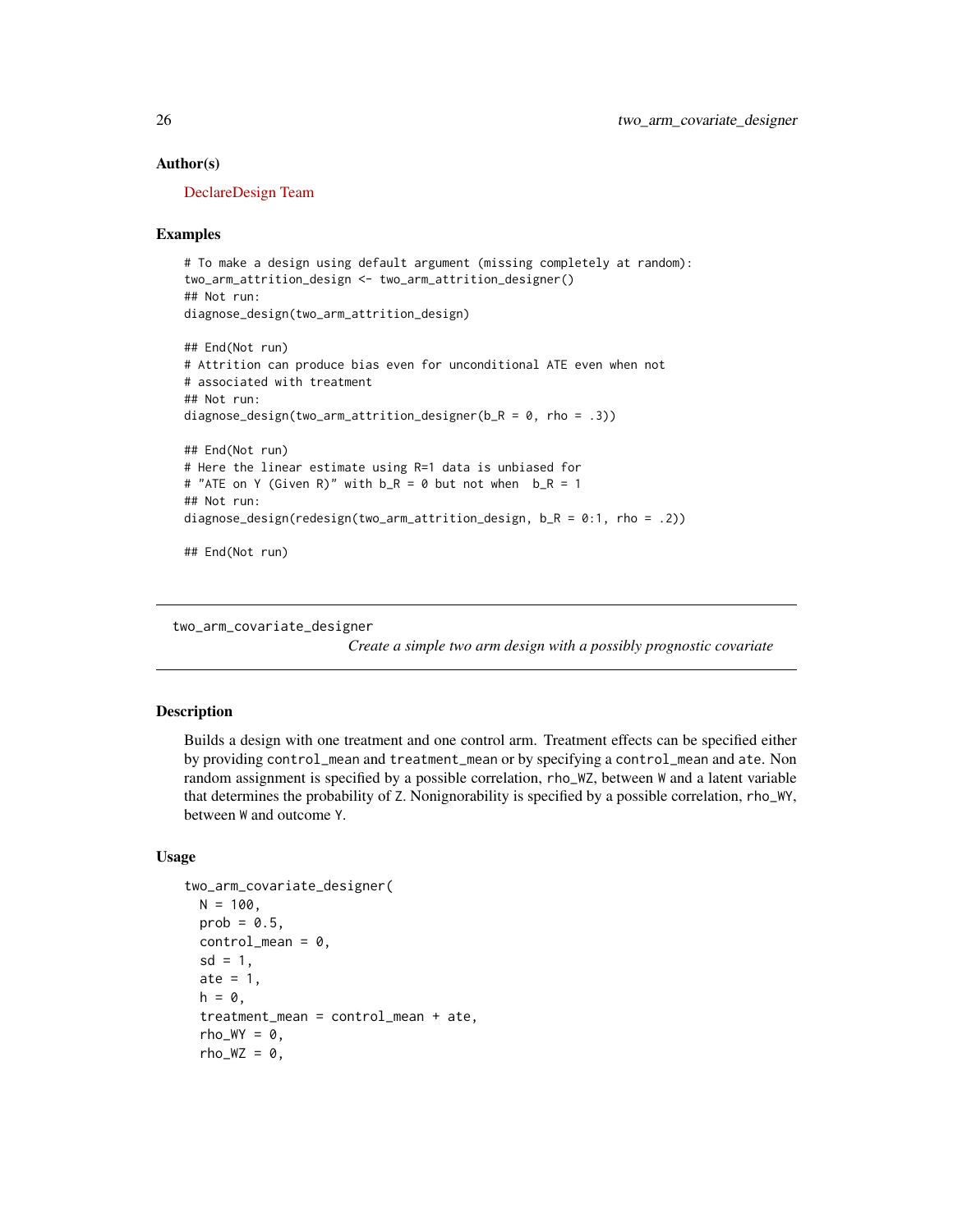args\_to\_fix = NULL  $\lambda$ 

#### Arguments

| N            | An integer. Sample size.                                                                |
|--------------|-----------------------------------------------------------------------------------------|
| prob         | A number in $[0,1]$ . Probability of assignment to treatment.                           |
| control_mean | A number. Average outcome in control.                                                   |
| sd           | A positive number. Standard deviation of shock on Y.                                    |
| ate          | A number. Average treatment effect.                                                     |
| h            | A number. Controls heterogeneous treatment effects by W. Defaults to 0.                 |
|              | treatment_mean A number. Average outcome in treatment. Overrides ate if both specified. |
| rho_WY       | A number in $[-1,1]$ . Correlation between W and Y.                                     |
| rho_WZ       | A number in [-1,1]. Correlation between W and Z.                                        |
| args_to_fix  | A character vector. Names of arguments to be args_to_fix in design.                     |

# Details

Units are assigned to treatment using complete random assignment. Potential outcomes are normally distributed according to the mean and sd arguments.

See [vignette online.](https://declaredesign.org/r/designlibrary/articles/two_arm.html)

#### Value

A simple two-arm design with covariate W.

#### Author(s)

[DeclareDesign Team](https://declaredesign.org/)

# Examples

```
#Generate a simple two-arm design using default arguments
two_arm_covariate_design <- two_arm_covariate_designer()
# Design with no confounding but a prognostic covariate
prognostic <- two_arm_covariate_designer(N = 40, ate = .2, rho_WY = .9, h = .5)
## Not run:
diagnose_design(prognostic)
```

```
## End(Not run)
# Design with confounding
confounding \le two_arm_covariate_designer(N = 40, ate = 0, rho_WZ = .9, rho_WY = .9, h = .5)
## Not run:
diagnose_design(confounding, sims = 2000)
```

```
## End(Not run)
```
# Curse of power: A biased design may be more likely to mislead the larger it is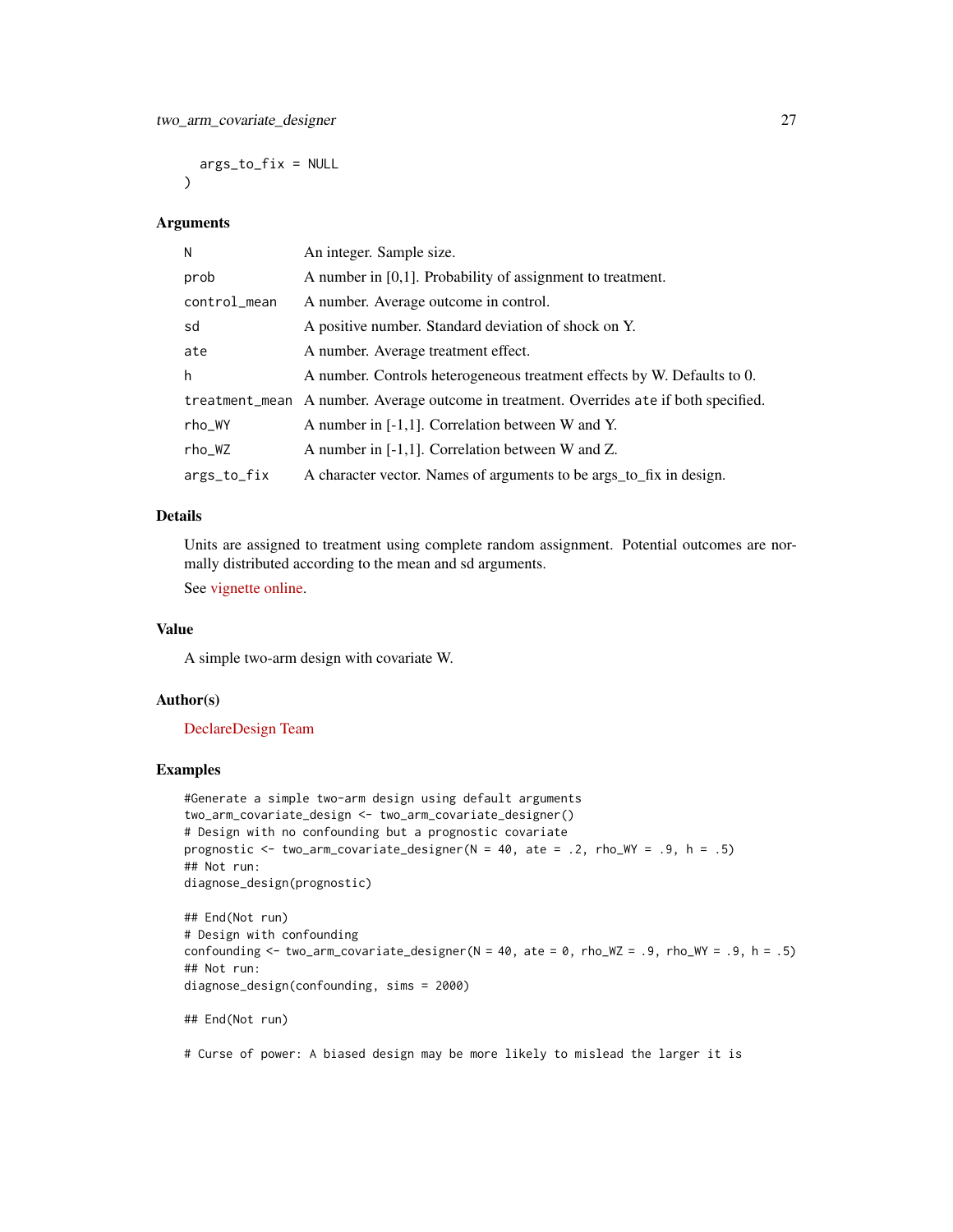```
curses <- expand_design(two_arm_covariate_designer,
                       N = c(50, 500, 5000), ate = 0, rho_WZ = .2, rho_WY = .2)
## Not run:
diagnoses <- diagnose_design(curses)
subset(diagnoses$diagnosands_df, estimator == "No controls")[,c("N", "power")]
## End(Not run)
```
two\_arm\_designer *Create a one-level two-arm design*

# Description

Builds a design with one treatment and one control arm. Treatment effects can be specified either by providing control\_mean and treatment\_mean or by specifying a control\_mean and ate.

#### Usage

```
two_arm_designer(
 N = 100,
 assignment_prob = 0.5,
 control_mean = 0,control_s d = 1,
 ate = 1,
  treatment_mean = control_mean + ate,
  treatment_sd = control_sd,
 rho = 1,
 args_to_fix = NULL
)
```

| N               | An integer. Sample size.                                                                |  |
|-----------------|-----------------------------------------------------------------------------------------|--|
| assignment_prob |                                                                                         |  |
|                 | A number in $[0,1]$ . Probability of assignment to treatment.                           |  |
| control_mean    | A number. Average outcome in control.                                                   |  |
| control_sd      | A positive number. Standard deviation in control.                                       |  |
| ate             | A number. Average treatment effect.                                                     |  |
|                 | treatment_mean A number. Average outcome in treatment. Overrides ate if both specified. |  |
| treatment_sd    | A nonnegative number. Standard deviation in treatment. By default equals<br>control_sd. |  |
| rho             | A number in [-1,1]. Correlation between treatment and control outcomes.                 |  |
| args_to_fix     | A character vector. Names of arguments to be args_to_fix in design.                     |  |

<span id="page-27-0"></span>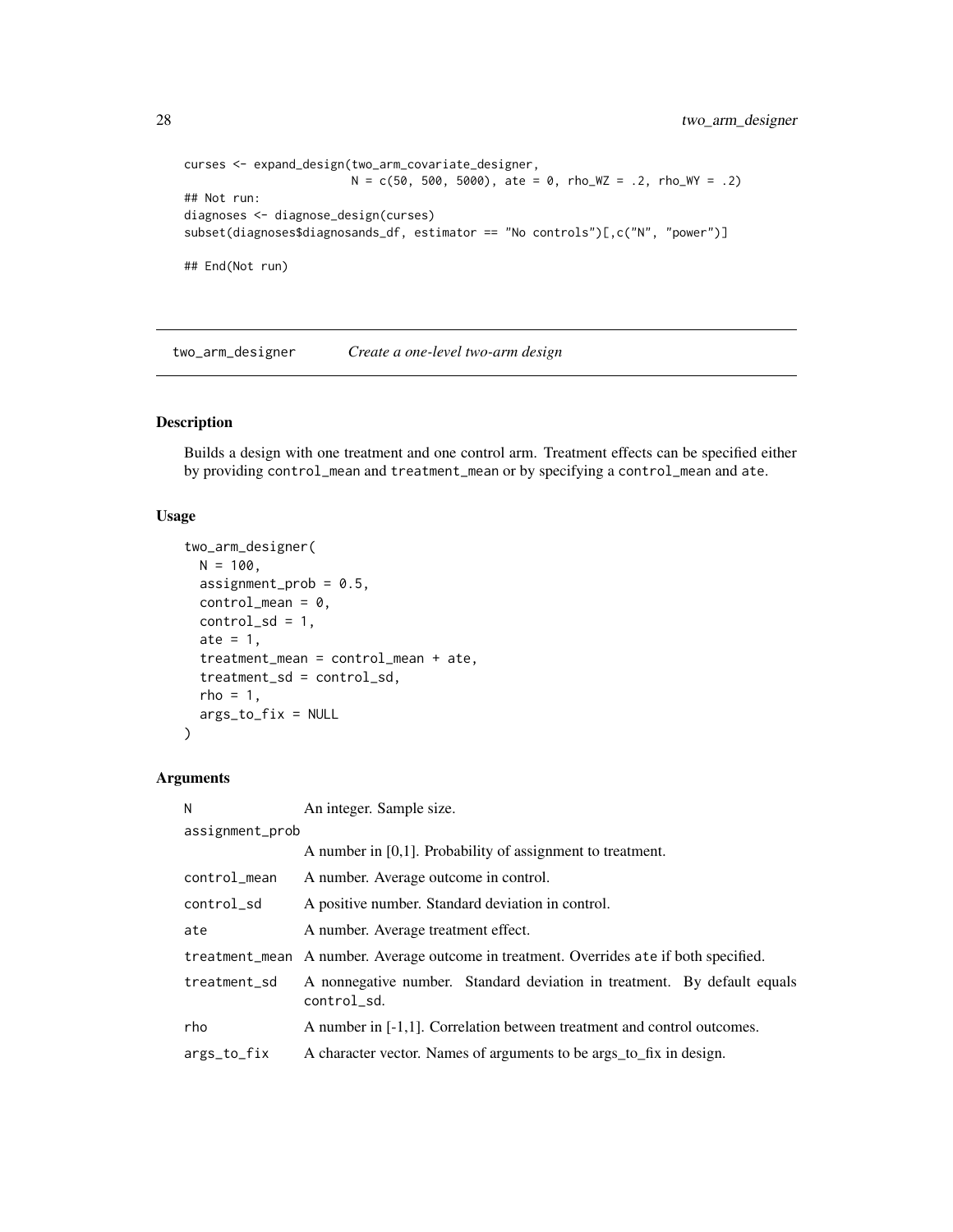<span id="page-28-0"></span>Units are assigned to treatment using complete random assignment. Potential outcomes are normally distributed according to the mean and sd arguments.

# Value

A simple two-arm design.

#### Author(s)

[DeclareDesign Team](https://declaredesign.org/)

#### Examples

```
# Generate a simple two-arm design using default arguments
two_arm_design <- two_arm_designer()
```
two\_by\_two\_designer *Create a two-by-two factorial design*

# Description

Builds a two-by-two factorial design in which assignments to each factor are independent of each other.

#### Usage

```
two_by_two_designer(
 N = 100,
 prob_A = 0.5,
 prob_B = 0.5,
 weight_A = 0.5,
 weight_B = 0.5,
 outcome_means = rep(0, 4),mean_A0B0 = outcome_means[1],
 mean_A0B1 = outcome_means[2],
 mean_A1B0 = outcome_means[3],mean_A1B1 = outcome_means[4],sd_i = 1,
 outcome_sds = rep(0, 4),args_to_fix = NULL
)
```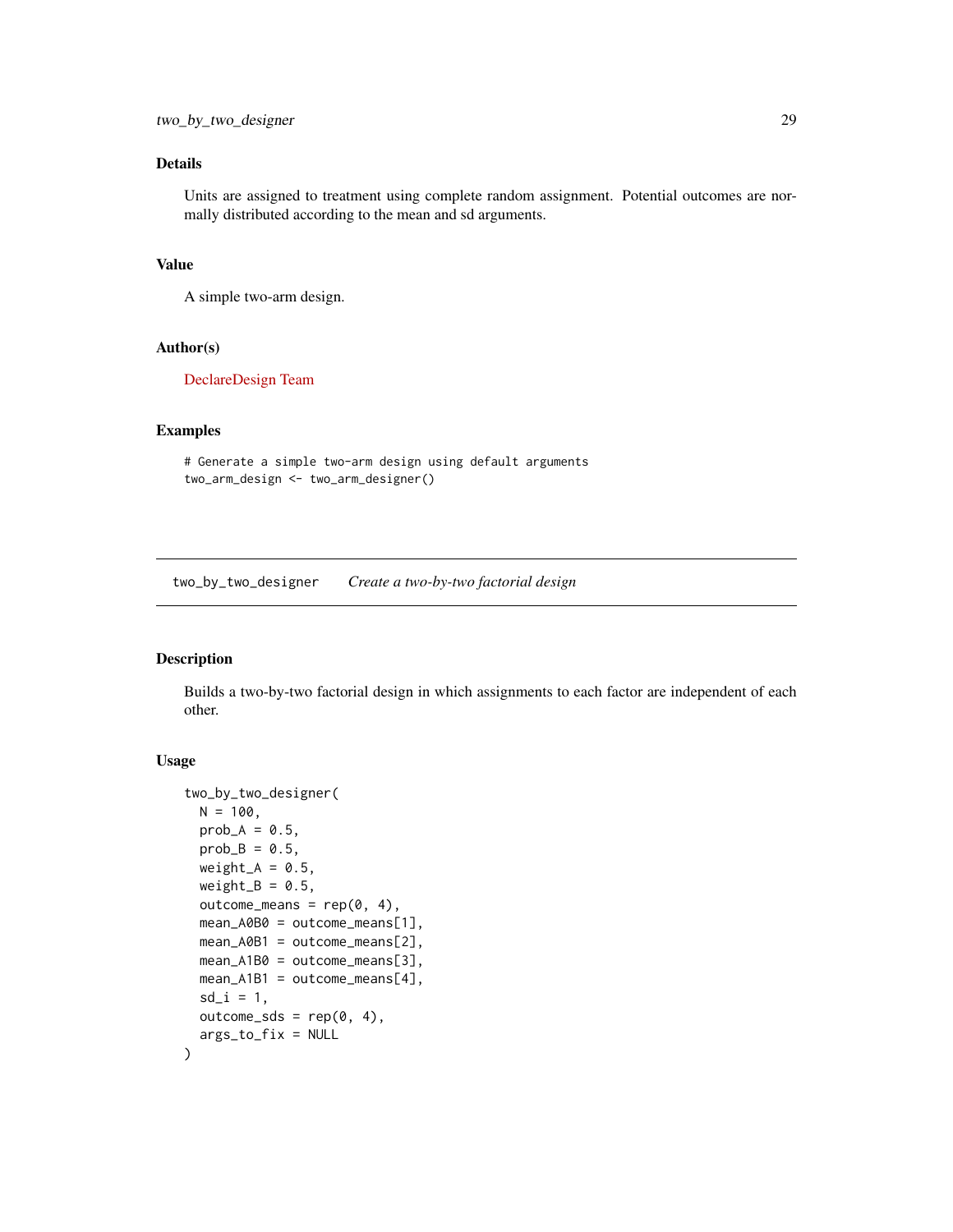# <span id="page-29-0"></span>Arguments

| N             | An integer. Size of sample.                                                                                                                                                      |
|---------------|----------------------------------------------------------------------------------------------------------------------------------------------------------------------------------|
| prob_A        | A number in [0,1]. Probability of assignment to treatment A.                                                                                                                     |
| prob_B        | A number in $[0,1]$ . Probability of assignment to treatment B.                                                                                                                  |
| weight_A      | A number. Weight placed on A=1 condition in definition of "average effect of<br>B" estimand.                                                                                     |
| weight_B      | A number. Weight placed on B=1 condition in definition of "average effect of<br>A" estimand.                                                                                     |
| outcome_means | A vector of length 4. Average outcome in each A,B condition, in order $AB =$<br>00, 01, 10, 11. Values overridden by mean_A0B0, mean_A0B1, mean_A1B0,<br>mean_A1B1, if provided. |
| mean_A0B0     | A number. Mean outcome in $A=0$ , $B=0$ condition.                                                                                                                               |
| mean_A0B1     | A number. Mean outcome in $A=0$ , $B=1$ condition.                                                                                                                               |
| mean_A1B0     | A number. Mean outcome in $A=1$ , $B=0$ condition.                                                                                                                               |
| mean_A1B1     | A number. Mean outcome in $A=1$ , $B=1$ condition.                                                                                                                               |
| sd_i          | A nonnegative scalar. Standard deviation of individual-level shock (common<br>across arms).                                                                                      |
| outcome_sds   | A nonnegative vector of length 4. Standard deviation of (additional) unit level<br>shock in each condition, in order $AB = 00, 01, 10, 11$ .                                     |
| args_to_fix   | A character vector. Names of arguments to be args_to_fix in design.                                                                                                              |

# Details

Three types of estimand are declared. First, weighted averages of the average treatment effects of each treatment, given the two conditions of the other treatments. Second and third, the difference in treatment effects of each treatment, given the conditions of the other treatment.

Units are assigned to treatment using complete random assignment. Potential outcomes follow a normal distribution.

Treatment A is assigned first and then Treatment B within blocks defined by treatment A. Thus, if there are 6 units 3 are guaranteed to receive treatment A but the number receiving treatment B is stochastic.

See [multi\\_arm\\_designer](#page-14-1) for a factorial design with non independent assignments.

# Value

A two-by-two factorial design.

#### Author(s)

[DeclareDesign Team](https://declaredesign.org/)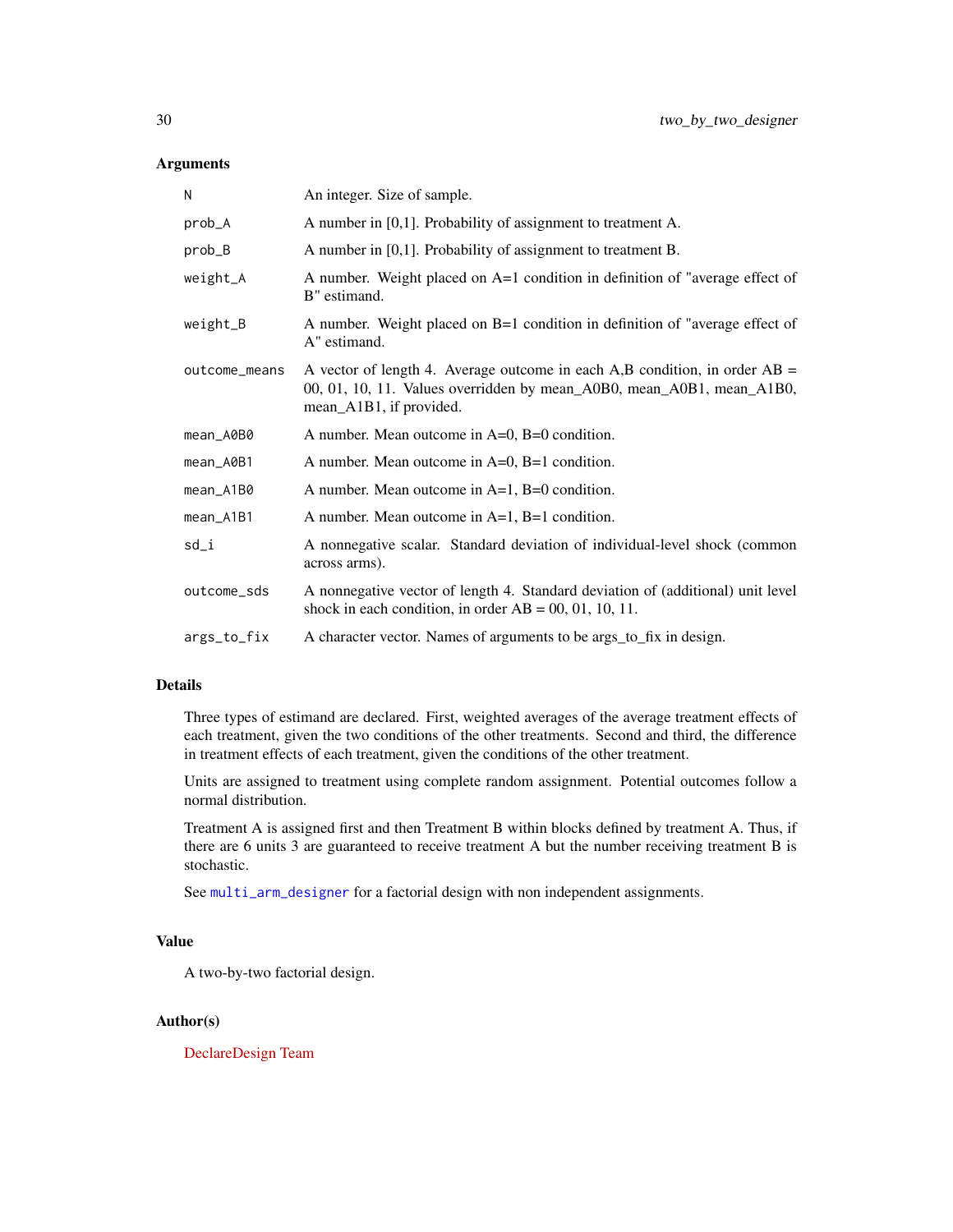# two\_by\_two\_designer 31

# Examples

```
design \le two_by_two_designer(outcome_means = c(\theta, \theta, \theta, 1))
# A design biased for the specified estimands:
design \le two_by_two_designer(outcome_means = c(\emptyset, \emptyset, \emptyset, 1), prob_A = .8, prob_B = .2)
## Not run:
diagnose_design(design)
## End(Not run)
# A design with estimands that "match" the assignment:
design \leq two_by_two_designer(outcome_means = c(\theta, \theta, \theta, 1),
                                       prob_A = .8, prob_B = .2,
                                        weight_A = .8, weight_B = .2)
## Not run:
diagnose_design(design)
## End(Not run)
# Compare power with and without interactions, given same average effects in each arm
designs <- redesign(two_by_two_designer(),
                      outcome_means = list(c(0, 0, 0, 1), c(0, .5, .5, 1)))## Not run:
diagnose_design(designs)
```
## End(Not run)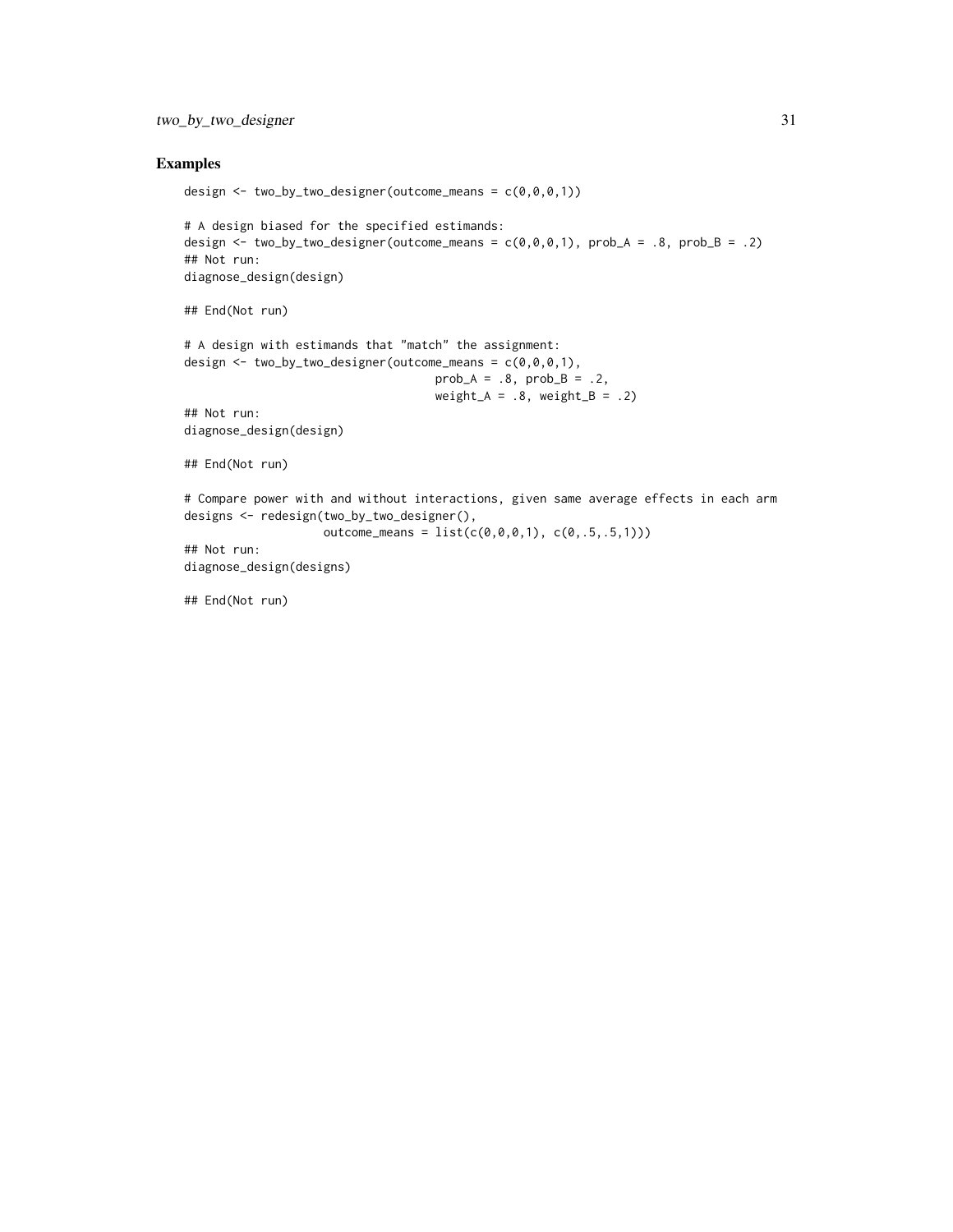# <span id="page-31-0"></span>**Index**

∗ baseline pretest\_posttest\_designer, [16](#page-15-0) ∗ blocking block\_cluster\_two\_arm\_designer, [5](#page-4-0) ∗ clusters cluster\_sampling\_designer, [7](#page-6-0) ∗ descriptive randomized\_response\_designer, [20](#page-19-0) ∗ difference-in-differences pretest\_posttest\_designer, [16](#page-15-0) ∗ experiment factorial two\_by\_two\_designer, [29](#page-28-0) ∗ experiment binary\_iv\_designer, [3](#page-2-0) block\_cluster\_two\_arm\_designer, [5](#page-4-0) mediation\_analysis\_designer, [14](#page-13-0) multi\_arm\_designer, [15](#page-14-0) pretest\_posttest\_designer, [16](#page-15-0) randomized\_response\_designer, [20](#page-19-0) spillover\_designer, [23](#page-22-0) two\_arm\_covariate\_designer, [26](#page-25-0) two\_arm\_designer, [28](#page-27-0) ∗ factorial factorial\_designer, [10](#page-9-0) ∗ measurement cluster\_sampling\_designer, [7](#page-6-0) ∗ mediation mediation\_analysis\_designer, [14](#page-13-0) ∗ multiarm trial multi\_arm\_designer, [15](#page-14-0) ∗ observational cluster\_sampling\_designer, [7](#page-6-0) regression\_discontinuity\_designer, [21](#page-20-0) ∗ post-treatment two\_arm\_attrition\_designer, [25](#page-24-0) ∗ process tracing process\_tracing\_designer, [17](#page-16-0) ∗ qualitative

process\_tracing\_designer, [17](#page-16-0) ∗ regression discontinuity regression\_discontinuity\_designer, [21](#page-20-0) ∗ spillovers spillover\_designer, [23](#page-22-0) assignment\_string, [2](#page-1-0) binary\_iv\_designer, [3](#page-2-0) block\_cluster\_two\_arm\_designer, [5](#page-4-0) cluster\_sampling\_designer, [7](#page-6-0) code\_fixer, [8](#page-7-0) construct\_design\_code, [9](#page-8-0) DesignLibrary, [9](#page-8-0) factorial\_designer, [10](#page-9-0) get\_design\_code, [12](#page-11-0) match.call, *[13](#page-12-0)* match.call.defaults, [13](#page-12-0) mediation\_analysis\_designer, [14](#page-13-0) multi\_arm\_designer, [15,](#page-14-0) *[30](#page-29-0)* pretest\_posttest\_designer, [16](#page-15-0) process\_tracing\_designer, [17](#page-16-0) randomized\_response\_designer, [20](#page-19-0) regression\_discontinuity\_designer, [21](#page-20-0) return\_args, [22](#page-21-0) simple\_factorial\_designer *(*two\_by\_two\_designer*)*, [29](#page-28-0) simple\_iv\_designer *(*binary\_iv\_designer*)*, [3](#page-2-0) simple\_spillover\_designer *(*spillover\_designer*)*, [23](#page-22-0) simple\_two\_arm\_designer

*(*two\_arm\_designer*)*, [28](#page-27-0)